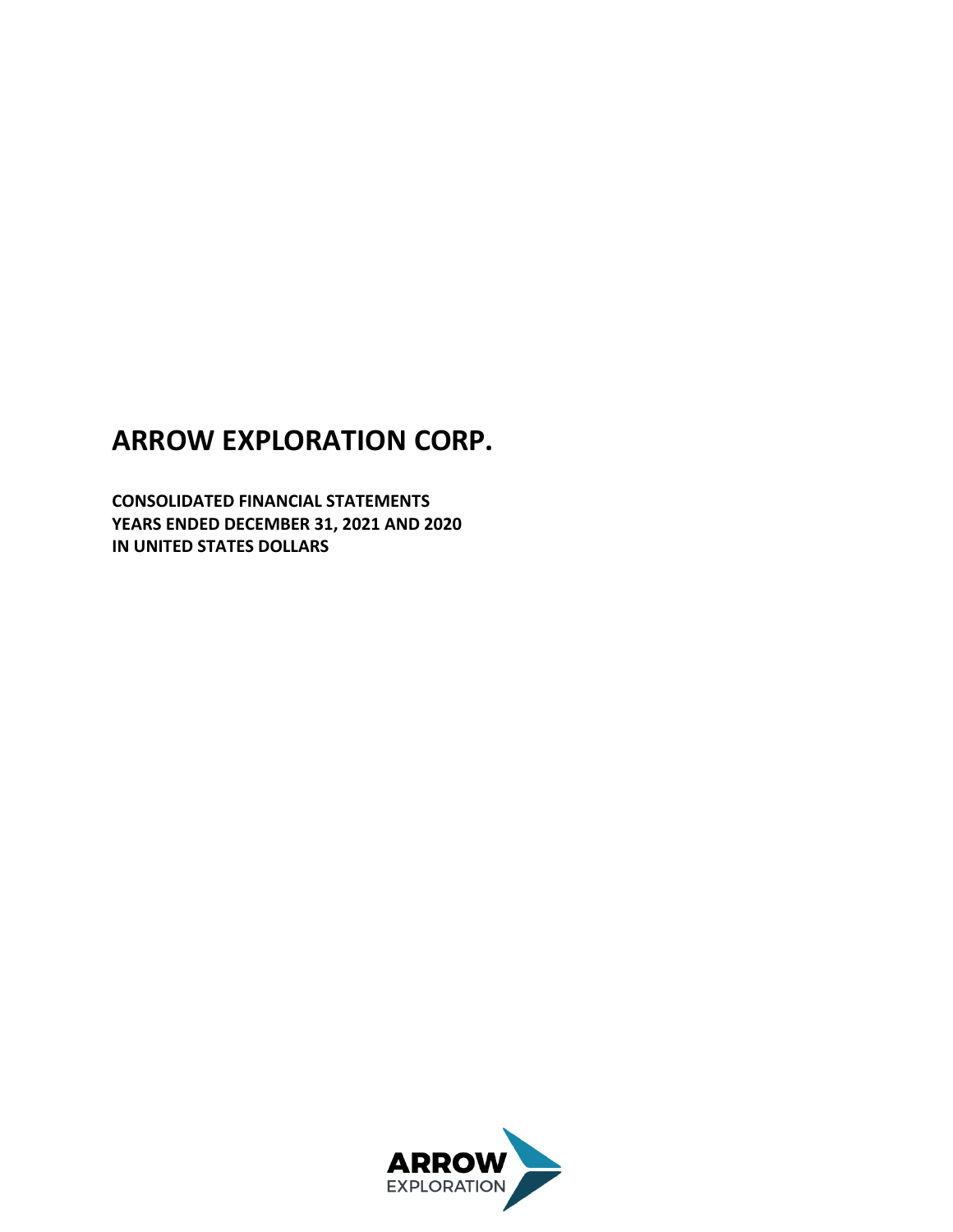# **Deloitte.**

Deloitte LLP 700, 850 2 Street SW Calgary, AB T2P 0R8 Canada

Tel: 403-267-1700 Fax: 587-774-5379

# **Independent Auditor's Report**

To the Shareholders of Arrow Exploration Corp.

### **Opinion**

We have audited the consolidated financial statements of Arrow Exploration Corp. (the "Company"), which comprise the consolidated statements of financial position as at December 31, 2021 and 2020, and the consolidated statements of operations and comprehensive income (loss), changes in shareholders' equity and cash flows for the years then ended, and notes to the consolidated financial statements, including a summary of significant accounting policies (collectively referred to as the "financial statements").

In our opinion, the accompanying financial statements present fairly, in all material respects, the financial position of the Company as at December 31, 2021 and 2020, and its financial performance and its cash flows for the years then ended in accordance with International Financial Reporting Standards ("IFRS").

### **Basis for Opinion**

We conducted our audit in accordance with Canadian generally accepted auditing standards ("Canadian GAAS"). Our responsibilities under those standards are further described in the *Auditor's Responsibilities for the Audit of the Financial Statements* section of our report. We are independent of the Company in accordance with the ethical requirements that are relevant to our audit of the financial statements in Canada, and we have fulfilled our other ethical responsibilities in accordance with these requirements. We believe that the audit evidence we have obtained is sufficient and appropriate to provide a basis for our opinion.

### **Other Information**

Management is responsible for the other information. The other information comprises Management's Discussion and Analysis.

Our opinion on the financial statements does not cover the other information and we do not and will not express any form of assurance conclusion thereon. In connection with our audit of the financial statements, our responsibility is to read the other information identified above and, in doing so, consider whether the other information is materially inconsistent with the financial statements or our knowledge obtained in the audit, or otherwise appears to be materially misstated.

We obtained Management's Discussion and Analysis prior to the date of this auditor's report. If, based on the work we have performed on this other information, we conclude that there is a material misstatement of this other information, we are required to report that fact in this auditor's report. We have nothing to report in this regard.

### **Responsibilities of Management and Those Charged with Governance for the Financial Statements**

Management is responsible for the preparation and fair presentation of the financial statements in accordance with IFRS, and for such internal control as management determines is necessary to enable the preparation of financial statements that are free from material misstatement, whether due to fraud or error.

In preparing the financial statements, management is responsible for assessing the Company's ability to continue as a going concern, disclosing, as applicable, matters related to going concern and using the going concern basis of accounting unless management either intends to liquidate the Company or to cease operations, or has no realistic alternative but to do so.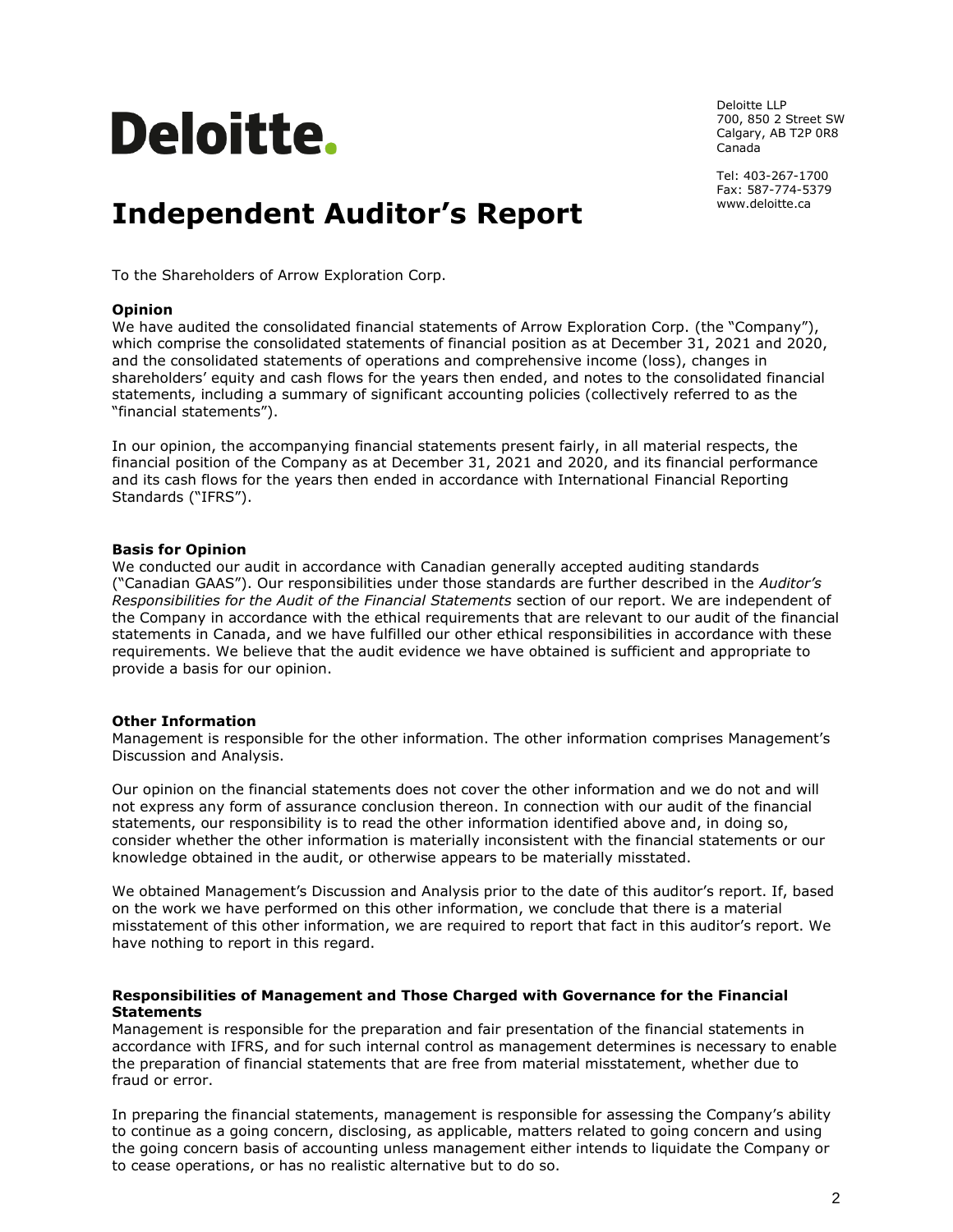Those charged with governance are responsible for overseeing the Company's financial reporting process.

### **Auditor's Responsibilities for the Audit of the Financial Statements**

Our objectives are to obtain reasonable assurance about whether the financial statements as a whole are free from material misstatement, whether due to fraud or error, and to issue an auditor's report that includes our opinion. Reasonable assurance is a high level of assurance, but is not a guarantee that an audit conducted in accordance with Canadian GAAS will always detect a material misstatement when it exists. Misstatements can arise from fraud or error and are considered material if, individually or in the aggregate, they could reasonably be expected to influence the economic decisions of users taken on the basis of these financial statements.

As part of an audit in accordance with Canadian GAAS, we exercise professional judgment and maintain professional skepticism throughout the audit. We also:

- Identify and assess the risks of material misstatement of the financial statements, whether due to fraud or error, design and perform audit procedures responsive to those risks, and obtain audit evidence that is sufficient and appropriate to provide a basis for our opinion. The risk of not detecting a material misstatement resulting from fraud is higher than for one resulting from error, as fraud may involve collusion, forgery, intentional omissions, misrepresentations, or the override of internal control.
- Obtain an understanding of internal control relevant to the audit in order to design audit procedures that are appropriate in the circumstances, but not for the purpose of expressing an opinion on the effectiveness of the Company's internal control.
- Evaluate the appropriateness of accounting policies used and the reasonableness of accounting estimates and related disclosures made by management.
- Conclude on the appropriateness of management's use of the going concern basis of accounting and, based on the audit evidence obtained, whether a material uncertainty exists related to events or conditions that may cast significant doubt on the Company's ability to continue as a going concern. If we conclude that a material uncertainty exists, we are required to draw attention in our auditor's report to the related disclosures in the financial statements or, if such disclosures are inadequate, to modify our opinion. Our conclusions are based on the audit evidence obtained up to the date of our auditor's report. However, future events or conditions may cause the Company to cease to continue as a going concern.
- Evaluate the overall presentation, structure and content of the financial statements, including the disclosures, and whether the financial statements represent the underlying transactions and events in a manner that achieves fair presentation.
- Obtain sufficient appropriate audit evidence regarding the financial information of the entities or business activities within the Company to express an opinion on the financial statements. We are responsible for the direction, supervision and performance of the group audit. We remain solely responsible for our audit opinion.

We communicate with those charged with governance regarding, among other matters, the planned scope and timing of the audit and significant audit findings, including any significant deficiencies in internal control that we identify during our audit.

We also provide those charged with governance with a statement that we have complied with relevant ethical requirements regarding independence, and to communicate with them all relationships and other matters that may reasonably be thought to bear on our independence, and where applicable, related safeguards.

The engagement partner on the audit resulting in this independent auditor's report is David Langlois.

/s/ Deloitte LLP

Chartered Professional Accountants Calgary, Alberta April 25, 2022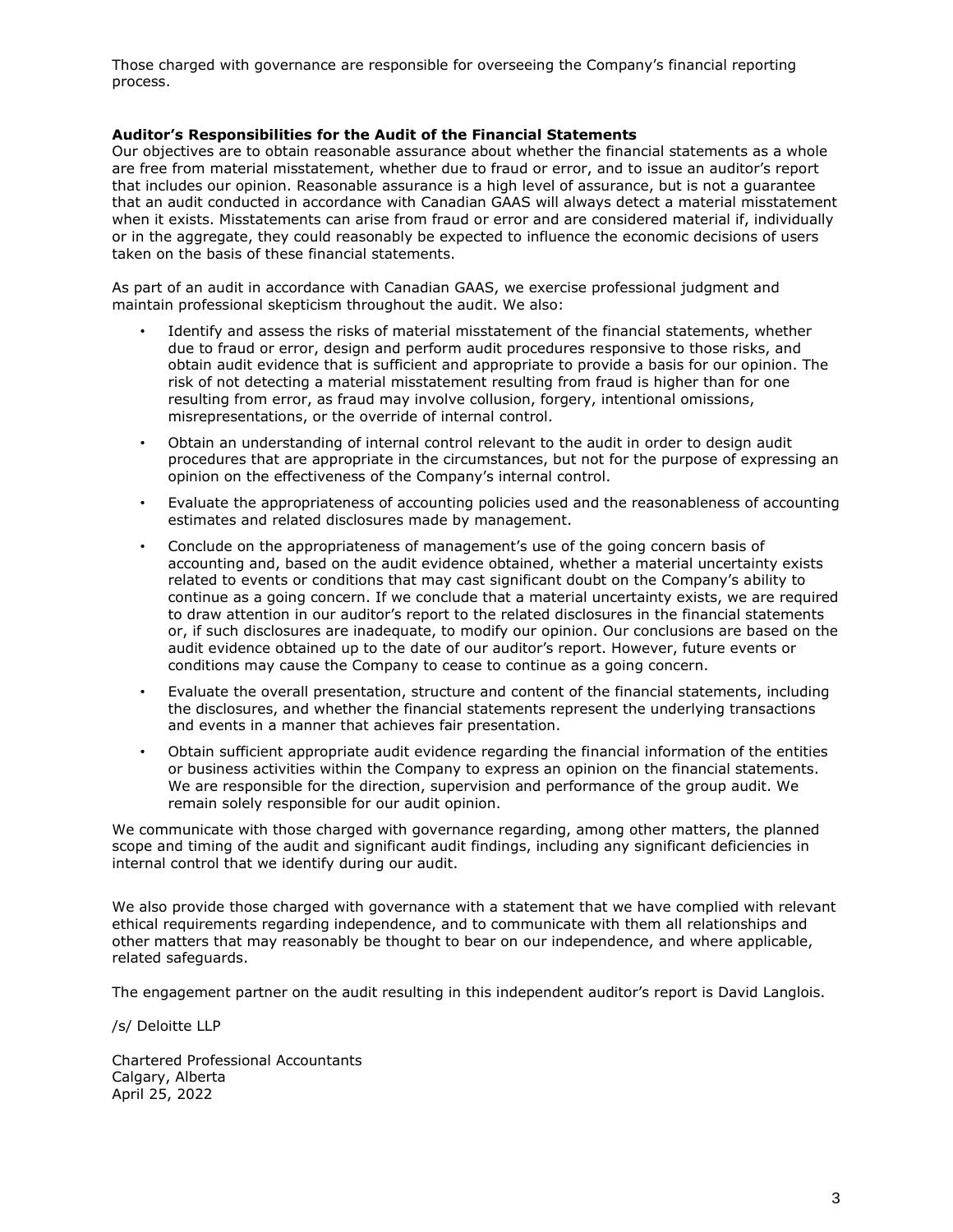### **Arrow Exploration Corp. Consolidated Statements of Financial Position In United States Dollars**

| As at                                      | <b>Notes</b>            | December 31, 2021 | December 31, 2020 |
|--------------------------------------------|-------------------------|-------------------|-------------------|
| <b>ASSETS</b>                              |                         |                   |                   |
| <b>Current assets</b>                      |                         |                   |                   |
| Cash                                       |                         | \$<br>10,878,508  | \$<br>11,473,204  |
| Restricted cash                            | 4                       |                   | 262,489           |
| Trade and other receivables                | 5                       | 639,582           | 2,456,590         |
| Taxes receivable                           | 6                       | 719,049           | 1,659,683         |
| Deposits and prepaid expenses              |                         | 322,300           | 77,382            |
| Inventory                                  |                         | 247,063           | 29,304            |
|                                            |                         | 12,806,502        | 15,958,652        |
| <b>Non-current assets</b>                  |                         |                   |                   |
| Deferred income taxes                      | 16                      | 4,839,785         |                   |
| Restricted cash                            | 4                       | 732,553           | 460,283           |
| Exploration and evaluation                 | $\overline{\mathbf{z}}$ | 6,964,506         | 6,961,667         |
| Property and equipment                     | 8                       | 15,852,452        | 10,151,697        |
| <b>Total Assets</b>                        |                         | \$<br>41,195,798  | \$<br>33,532,299  |
|                                            |                         |                   |                   |
| <b>LIABILITIES AND EQUITY</b>              |                         |                   |                   |
| <b>Current Liabilities</b>                 |                         |                   |                   |
| Accounts payable and accrued liabilities   |                         | \$<br>3,120,777   | \$<br>12,101,989  |
| Lease obligation                           | 10                      | 20,258            | 17,279            |
| Promissory note                            | 9                       | 1,659,393         | 5,772,324         |
|                                            |                         | 4,800,428         | 17,891,592        |
| <b>Non-current liabilities</b>             |                         |                   |                   |
| Long-term debt                             | 11                      | 31,552            | 31,416            |
| Lease obligation                           | 10                      | 34,434            | 53,563            |
| <b>Other liabilities</b>                   | 12                      | 177,500           | 177,500           |
| Deferred income taxes                      | 16                      | 3,371,936         |                   |
| Decommissioning liability                  | 13                      | 2,470,239         | 2,584,907         |
| Promissory note                            | 9                       | 1,659,393         |                   |
| Derivative liability                       | 14                      | 4,692,203         |                   |
| <b>Total liabilities</b>                   |                         | 17,237,685        | 20,738,978        |
|                                            |                         |                   |                   |
| <b>Shareholders' equity</b>                |                         |                   |                   |
| Share capital                              | 15                      | 56,698,237        | 50,740,292        |
| Contributed surplus                        |                         | 1,249,418         | 1,521,845         |
| Deficit                                    |                         | (33, 185, 806)    | (38, 879, 338)    |
| Accumulated other comprehensive loss       |                         | (803, 736)        | (589, 478)        |
| Total shareholders' equity                 |                         | 23,958,113        | 12,793,321        |
| Total liabilities and shareholders' equity |                         | \$<br>41,195,798  | \$<br>33,532,299  |

**Commitments and contingencies (Note 17)**

**The accompanying notes are an integral part of these consolidated financial statements.**

On behalf of the Board:

Gage Juli **Gage Automaker Charash** Maria Charash Maria Charash

*signed "Gage Jull"* Director *signed "Maria Charash"* Director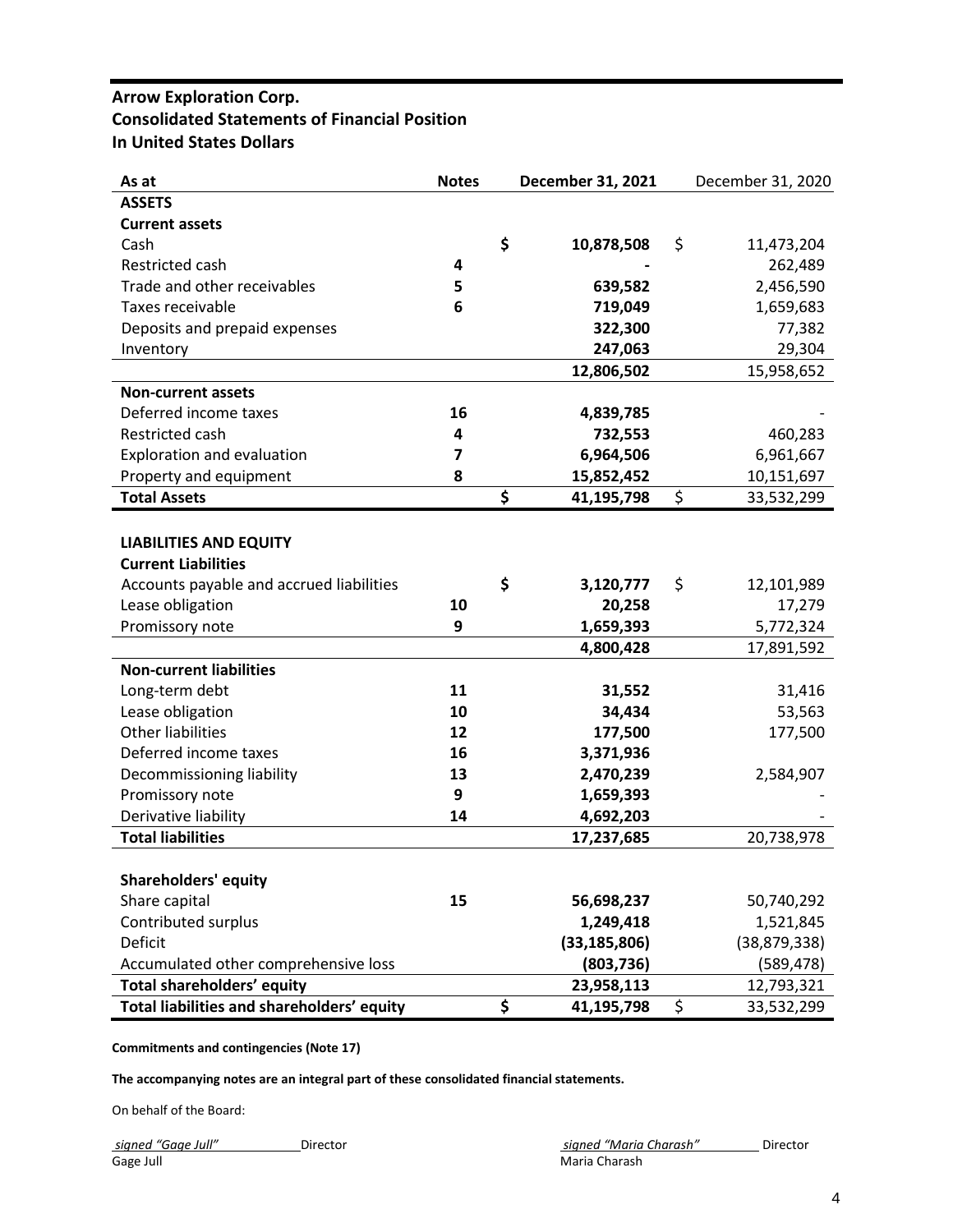### **Arrow Exploration Corp. Consolidated Statements of Operations and Comprehensive Income (Loss) In United States Dollars**

| For the years ended December 31,                  | <b>Notes</b> |             | 2021          | 2020              |
|---------------------------------------------------|--------------|-------------|---------------|-------------------|
|                                                   |              |             |               |                   |
| Revenue                                           |              |             |               |                   |
| Oil and natural gas                               | 20           | \$          | 7,164,680     | \$<br>5,594,503   |
| Royalties                                         | 20           |             | (652, 187)    | (273, 938)        |
|                                                   |              |             | 6,512,493     | 5,320,565         |
| <b>Expenses</b>                                   |              |             |               |                   |
| Operating                                         |              |             | 2,346,039     | 4,786,768         |
| Administrative                                    |              |             | 4,881,113     | 4,321,947         |
| Listing costs                                     | 15           |             | 583,972       |                   |
| Share based payments                              | 15           |             | (84, 668)     | 1,169,766         |
| Financing costs:                                  |              |             |               |                   |
| Accretion                                         | 13           |             | 132,807       | 524,477           |
| Interest                                          | 9            |             | 797,943       | 238,230           |
| Other                                             |              |             | 46,217        | 903,597           |
| Foreign exchange gain                             |              |             | (84, 924)     | (248, 139)        |
| Depletion and depreciation                        | 8            |             | 1,622,937     | 2,049,411         |
| Impairment (reversal) of oil and gas properties   | 8            |             | (5,617,776)   | 27,263,110        |
| Gain on the disposal of oil and gas properties    | 8            |             |               | (1,059,474)       |
| Gain on derivative liability                      | 14           |             | (467, 507)    |                   |
| Other income                                      |              |             | (2,018,382)   | (636, 229)        |
|                                                   |              |             | 2,137,771     | 39,313,464        |
|                                                   |              |             |               |                   |
| Income (loss) before income tax                   |              |             | 4,374,722     | (33,992,899)      |
|                                                   |              |             |               |                   |
| Income tax expense (recovery)                     |              |             |               |                   |
| Current                                           | 16           |             | 149,040       | 64,193            |
| Deferred                                          | 16           |             | (1, 467, 850) | (1,824,000)       |
|                                                   |              |             | (1,318,810)   | (1,759,807)       |
|                                                   |              |             |               |                   |
| Net income (loss)                                 |              |             | 5,693,532     | (32, 233, 092)    |
|                                                   |              |             |               |                   |
| <b>Other comprehensive loss</b>                   |              |             |               |                   |
| Foreign exchange                                  |              |             | (214, 258)    | (48,085)          |
|                                                   |              |             |               |                   |
| Net income (loss) and comprehensive income (loss) |              | \$5,479,274 |               | \$ (32, 281, 177) |
|                                                   |              |             |               |                   |
| <b>Earnings (loss) per share</b>                  |              |             |               |                   |
| - basic and diluted                               |              | \$          | 0.06          | \$<br>(0.47)      |
|                                                   |              |             |               |                   |
|                                                   |              |             |               |                   |
| Weighted average shares outstanding               |              |             |               |                   |
| <b>Basic</b>                                      |              |             | 94,553,391    | 68,674,602        |
| <b>Diluted</b>                                    |              |             | 96,243,078    | 68,674,602        |
|                                                   |              |             |               |                   |

**The accompanying notes are an integral part of these consolidated financial statements.**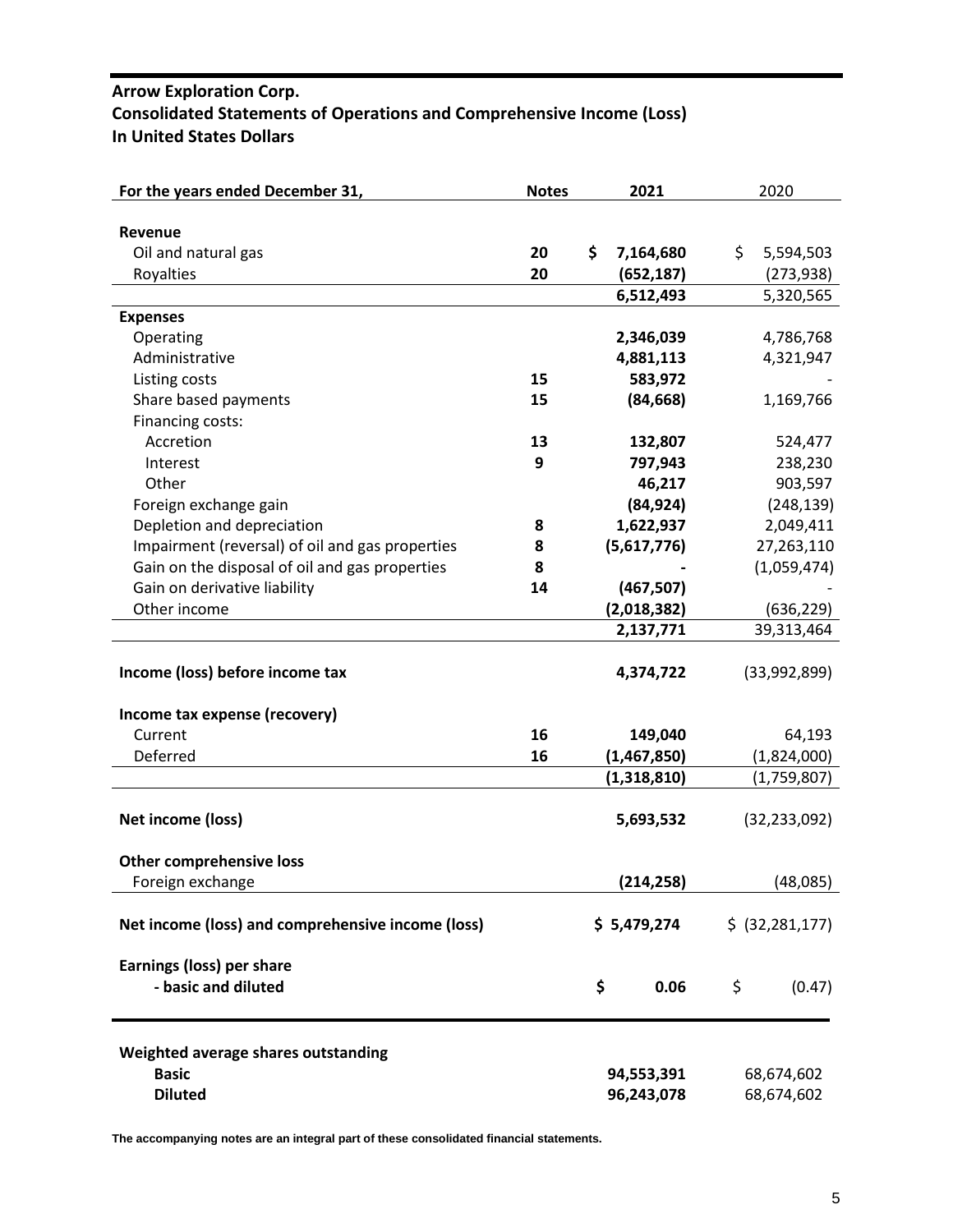### **Arrow Exploration Corp. Statements of Changes in Shareholders' Equity In United States Dollars**

|                                    | <b>Share Capital</b>     |    | Contributed<br><b>Surplus</b> |    | Accumulated<br>other<br>comprehensive<br>loss |    | <b>Deficit</b>           |    | <b>Total Equity</b> |
|------------------------------------|--------------------------|----|-------------------------------|----|-----------------------------------------------|----|--------------------------|----|---------------------|
| Balance January 1, 2021            | \$<br>50,740,292         | Ś. | 1,521,845                     | \$ | (589, 478)                                    | \$ | (38, 879, 338)           | \$ | 12,793,321          |
| Subscription of common shares, net | 5,957,945                |    |                               |    |                                               |    |                          |    | 5,957,945           |
| Net income for the year            | $\overline{\phantom{a}}$ |    | ۰                             |    | $\overline{a}$                                |    | 5,693,532                |    | 5,693,532           |
| Comprehensive loss for the year    | ۰                        |    | $\overline{\phantom{0}}$      |    | (214, 258)                                    |    |                          |    | (214, 258)          |
| Share based payments               | ٠                        |    | (272, 427)                    |    | $\overline{\phantom{0}}$                      |    | $\overline{\phantom{a}}$ |    | (272, 427)          |
| Balance December 31, 2021          | \$<br>56,698,237         | S  | 1,249,418                     | Ś  | (803, 736)                                    | s  | (33, 185, 806)           | Ś. | 23,958,113          |

|                                 |    | <b>Share Capital</b> |    | Contributed<br>Surplus   |    | Accumulated<br>other<br>comprehensive<br>loss |    | Deficit                  |    | <b>Total Equity</b> |
|---------------------------------|----|----------------------|----|--------------------------|----|-----------------------------------------------|----|--------------------------|----|---------------------|
| Balance January 1, 2020         | \$ | 50,740,292           | \$ | 1,603,788                | \$ | (541, 393)                                    | \$ | (6,646,246)              | \$ | 45,156,441          |
| Net loss for the year           |    | $\blacksquare$       |    | ۰                        |    | $\overline{\phantom{a}}$                      |    | (32, 233, 092)           |    | (32, 233, 092)      |
| Comprehensive loss for the year |    | -                    |    | $\overline{\phantom{a}}$ |    | (48,085)                                      |    | $\overline{\phantom{0}}$ |    | (48,085)            |
| Share based payments            |    |                      |    | (81, 943)                |    | $\overline{\phantom{0}}$                      |    | $\overline{\phantom{0}}$ |    | (81, 943)           |
| Balance December 31, 2020       | Ś  | 50,740,292           | Ś. | 1,521,845                | Ś  | (589, 478)                                    | Ś  | (38, 879, 338)           | Ŝ  | 12,793,321          |

**The accompanying notes are an integral part of these consolidated financial statements.**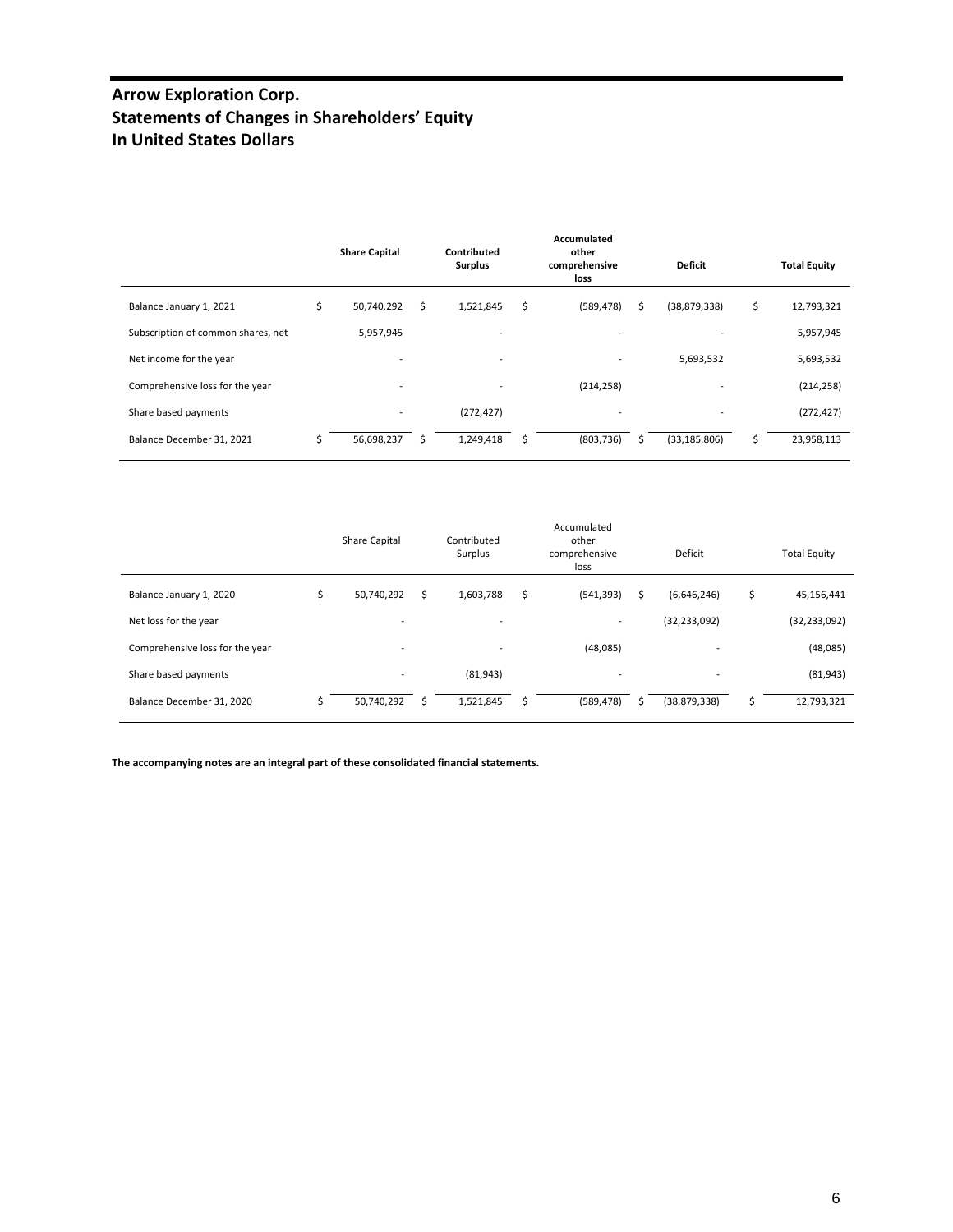### **Arrow Exploration Corp. Consolidated Statements of Cash Flows In United States Dollars**

| For the year ended December 31,                        | 2021          | 2020              |
|--------------------------------------------------------|---------------|-------------------|
|                                                        |               |                   |
| Cash flows used in operating activities:               |               |                   |
| Net income (loss)                                      | \$5,693,532   | \$ (32, 233, 092) |
| Items not involving cash:                              |               |                   |
| Deferred taxes                                         | (1,467,850)   | (1,824,000)       |
| Share based payment                                    | (272, 427)    | 1,169,766         |
| Depletion and depreciation                             | 1,622,937     | 2,049,411         |
| Impairment (reversal) of oil and gas properties        | (5,617,776)   | 27,263,110        |
| Interest on leases                                     | 6,506         | 15,435            |
| Interest on promissory note, net of forgiveness        | 657,953       | (69, 317)         |
| Accretion                                              | 132,807       | 524,477           |
| Foreign exchange (gain) loss                           | (195, 852)    | 176,166           |
| Gain on change in leases                               |               | (19,091)          |
| Gain on the disposal of oil and gas properties         |               | (1,059,474)       |
| Gain on derivative liability                           | (467, 507)    |                   |
| Payment of asset decommissioning obligations           | (237, 826)    |                   |
| Changes in non-cash working capital balances:          |               |                   |
| Restricted cash                                        | 262,489       | (262, 489)        |
| Trade and other receivables                            | 1,817,008     | 2,255,190         |
| Taxes receivable                                       | 940,634       | 689,860           |
| Deposits and prepaid expenses                          | (244, 917)    | 193,814           |
| Inventory                                              | (217, 759)    | 148,467           |
| Accounts payable and accrued liabilities               | (6,918,112)   | (1,316,327)       |
| Cash used in operating activities                      | (4,506,160)   | (2, 298, 094)     |
|                                                        |               |                   |
| Cash flows (used in) provided by investing activities: |               |                   |
| Additions to exploration and evaluation assets         | (2,840)       |                   |
| Additions to property and equipment                    | (1,708,706)   | (889, 928)        |
| Proceeds on the sale of property and equipment         |               | 12,113,738        |
| Changes in restricted cash                             | (272, 271)    |                   |
| Changes in non-cash working capital                    | (2,063,099)   | 1,551,785         |
| Cash flows (used in) provided by investing activities  | (4,046,916)   | 12,775,595        |
|                                                        |               |                   |
| Cash flows provided by (used in) financing activities: |               |                   |
| Subscription of common shares, net of costs            | 11,232,473    |                   |
| Payment of promissory note                             | (3, 111, 491) |                   |
| Lease payments                                         | (24, 535)     | (59, 992)         |
| Increase in short-term loan                            |               | 500,000           |
| Payment of short-term loan                             |               | (500,000)         |
| Increase in long-term debt                             |               | 30,942            |
| Cash flows provided by (used in) financing activities  | 8,096,447     | (29,050)          |
|                                                        |               |                   |
| Effect of changes in the exchange rate on cash         | (138,067)     | (60, 902)         |
| Increase (decrease) in cash                            | (594, 696)    | 10,387,549        |
| Cash, beginning of period                              | 11,473,204    | 1,085,655         |
| Cash, end of period                                    | 10,878,508    | 11,473,204        |
|                                                        |               |                   |
|                                                        |               |                   |
| <b>Supplemental information</b>                        |               |                   |
| Interest paid                                          | \$<br>336,804 | \$<br>71,709      |
| Taxes paid                                             | \$            | \$                |

**The accompanying notes are an integral part of these consolidated financial statements.**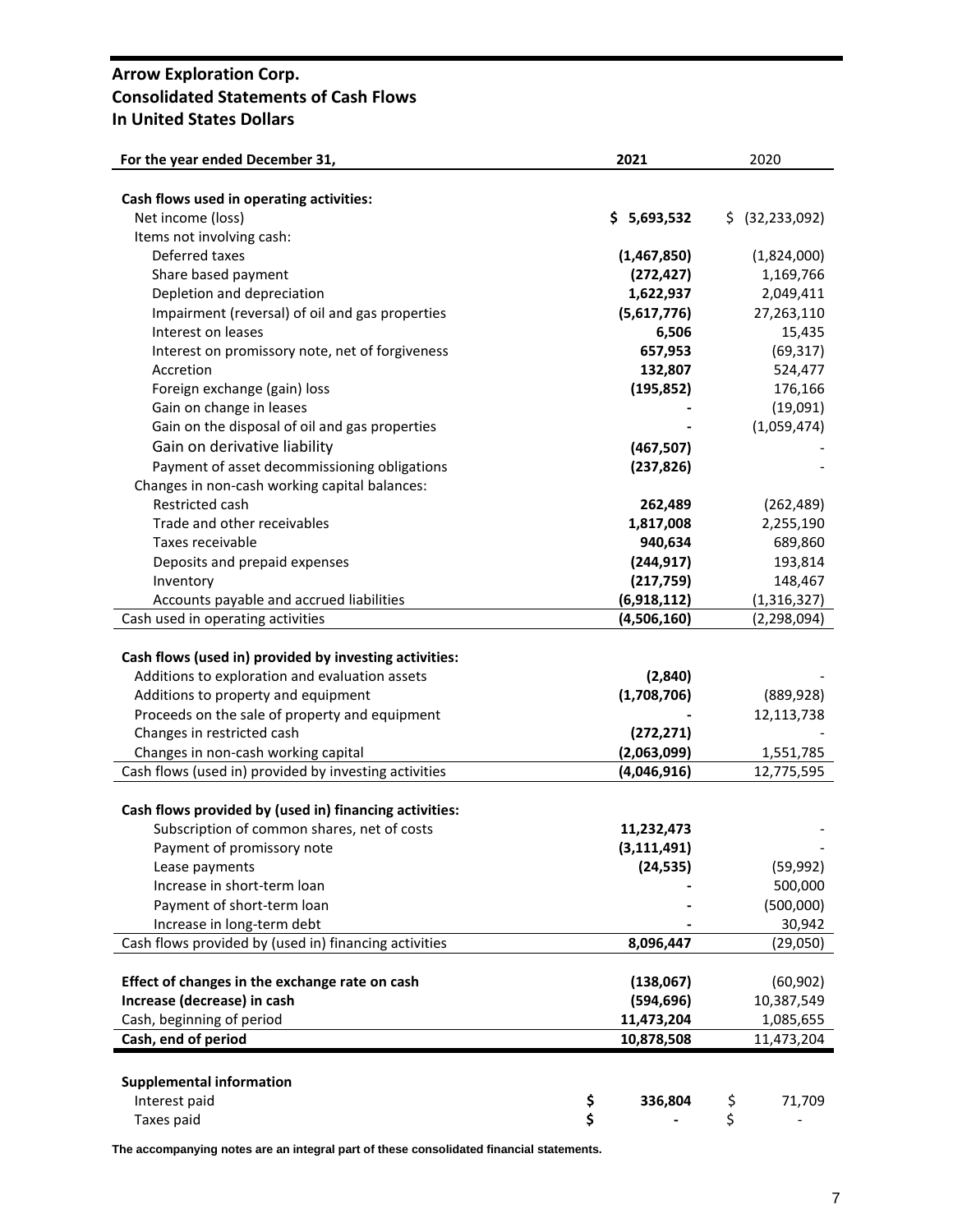### **December 31, 2021**

#### **1. Corporate Information**

Arrow Exploration Corp. ("Arrow" or "the Company") is a public junior oil and gas company engaged in the acquisition, exploration and development of oil and gas properties in Colombia and in Western Canada. The Company's shares trade on the TSX Venture Exchange and the AIM Market of the London Stock Exchange plc under the symbol AXL. The head office of Arrow is located at 550, 333 – 11th Ave SW, Calgary, Alberta, Canada, T2R 1L9 and the registered office is located at 1600, 421 – 7th Avenue SW, Calgary, Alberta, Canada, T2P 4K9.

### **2. Basis of Presentation**

#### **Statement of compliance**

The Company prepares its consolidated financial statements in accordance with International Financial Reporting Standards ("IFRS") as issued by the International Accounting Standards Board (IASB). The consolidated financial statements have been approved and authorized for issuance by the Board of Directors ("the Board") on April 25, 2022.

### **Basis of measurement**

These consolidated financial statements have been prepared on a historical cost basis except for certain financial instruments that have been measured at fair value and specifically noted within the notes to these consolidated financial statements.

#### **Functional and presentation currency**

These consolidated financial statements are presented in United States Dollars. The Canadian Dollar is the functional currency of the Company and its wholly own subsidiary Arrow Holdings Ltd. (AHL). The functional currency of the Company's subsidiaries operating in Colombia and Panama is the United States Dollar.

Monetary assets and liabilities denominated in foreign currencies are translated to the functional currency at the period-end exchange rate. Non-monetary assets, liabilities, revenues and expenses are translated at exchange rates at the transaction date. Exchange gains or losses are included in the determination of net income or loss in the consolidated statements of operations and comprehensive income (loss).

#### **Use of estimates and judgments**

The preparation of consolidated financial statements requires management to make estimates and use judgment regarding the reported amounts of assets and liabilities and disclosures of contingent assets and liabilities as at the date of the financial statements and the reported amounts of revenues and expenses during the periods presented. By their nature, estimates are subject to measurement uncertainty and changes in such estimates in future periods could require a material change in the financial statements. Accordingly, actual results may differ from the estimated amounts as future confirming events occur.

Significant estimates and judgments made by management in the preparation of these financial statements are as follows:

#### *Exploration and evaluation assets*

Exploration and evaluation assets require judgment as to whether future economic benefits exist, including the existence of proven or probable reserves and the ability to finance exploration and evaluation projects, where technical feasibility and commercial viability has not yet been determined.

#### *Depletion and depreciation*

The amounts recorded for depletion and depreciation are based on estimates of proved and probable reserves. Assumptions that are valid at the time of reserve estimation may change materially as new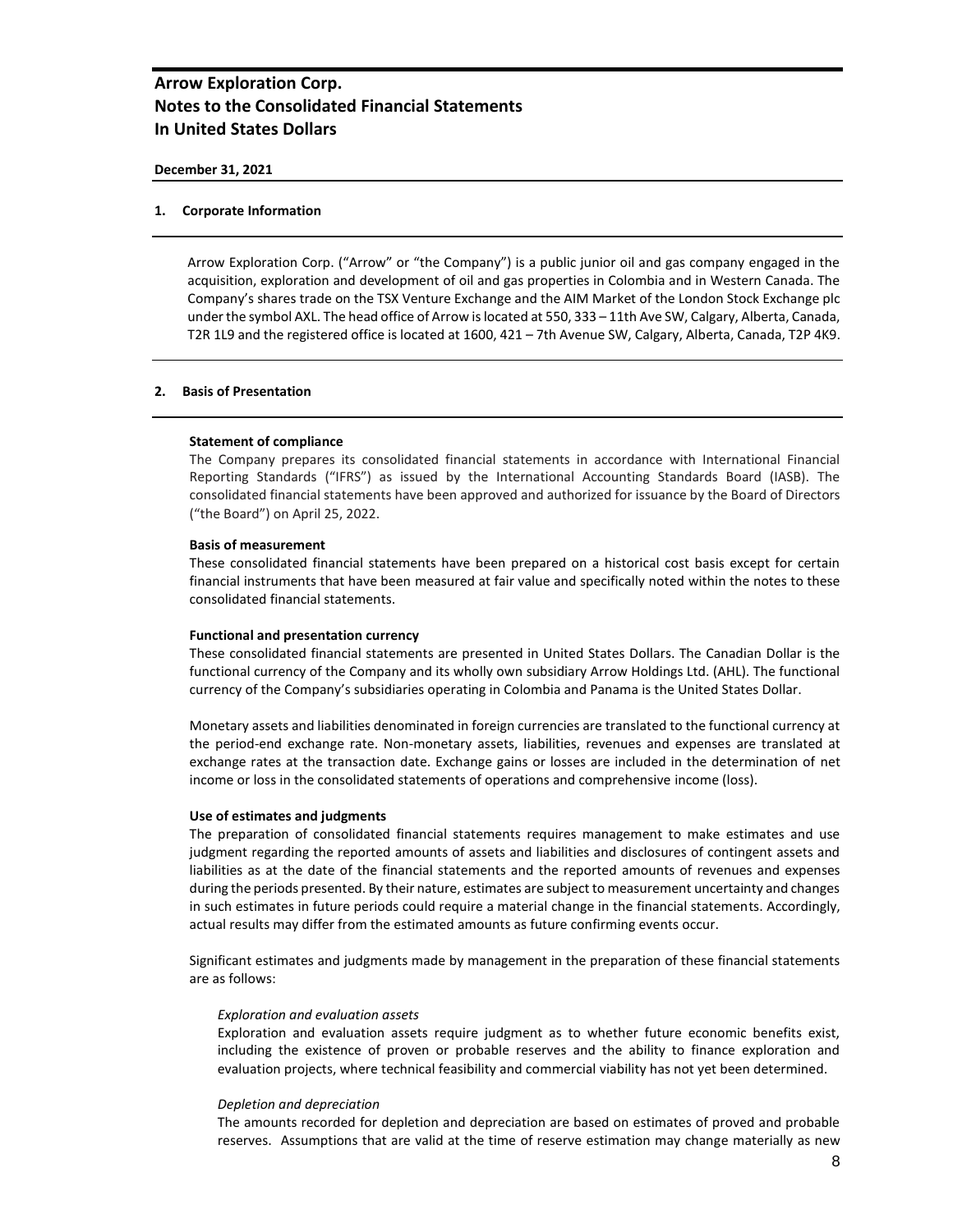### **December 31, 2021**

information becomes available. Changes in forward price estimates, production and future development costs, recovery rates or decommissioning costs may change the economic status of reserves and may ultimately result in reserves used for measurement purposes being removed from similar calculations in future reporting periods.

### *Cash Generating Unit ("CGU")*

IFRS requires that the Company's oil and natural gas properties be aggregated into CGUs, based on their ability to generate largely independent cash flows, which are used to assess the properties for impairment. The determination of the Company's CGUs is subject to management's judgment.

### *Impairment of Property, plant and equipment and exploration and evaluation assets*

Indicators of impairment are assessed by management using judgment, considering future plans, market conditions and commodity prices. In assessing the recoverability, each CGU's carrying value is compared to its recoverable amount, defined as the greater of its fair value less costs of disposal and value in use. In assessing value in use, the estimated future cash flows are discounted to their present value using a pre-tax discount rate that reflects current market assessments of the time value of money and the risks specific to the asset.

### *Decommissioning obligations*

Measurement of the Company's decommissioning liability involves estimates as to the cost and timing of incurrence of future decommissioning programs. It also involves assessment of appropriate discount rates, rates of inflation applicable to future costs and the rate used to measure the accretion charge for each reporting period. Measurement of the liability also reflects current engineering methodologies as well as current and expected future environmental legislation and standards.

### *Income taxes*

The Company recognises deferred tax assets to the extent that it is probable that the deductible temporary differences will reverse in the foreseeable future and that sufficient taxable income will be generated in the future to recover such deferred tax assets. Assessing the recoverability of deferred tax assets requires the Company to make significant estimates related to expectations of future taxable income. Estimates of future taxable income are based on forecast cash flows from operations and the application of existing tax laws. To the extent that future cash flows and taxable income differ significantly from estimates, the ability of the Company to realise the net deferred tax assets recorded at the reporting date could be impacted. In addition, future changes in tax laws could limit the ability of the Company to obtain tax deductions in future periods.

### *Provisions and contingencies*

The Company recognizes provisions based on an assessment of its obligations and available information. Any matters not included as provisions are uncertain in nature and cannot be reasonably estimated. The Company makes assumptions to determine whether obligations exist and to estimate the amount of obligations that we believe exist. In estimating the final outcome of litigation, assumptions are made about factors including experience with similar matters, past history, precedents, relevant financial, scientific, and other evidence and facts specific to the matter. This determines whether a provision or disclosure in the financial statements is needed.

### *Stock-based compensation, warrants and derivative liability*

The amounts recorded in respect of share purchase warrants granted and the derivative liability for warrants issued are based on the Company's estimation of their fair value, calculated using assumptions regarding the life of the option or warrant, interest rates and volatility. By their nature, these estimates and assumptions are subject to uncertainty, and the actual fair value of options or warrants may differ at any time.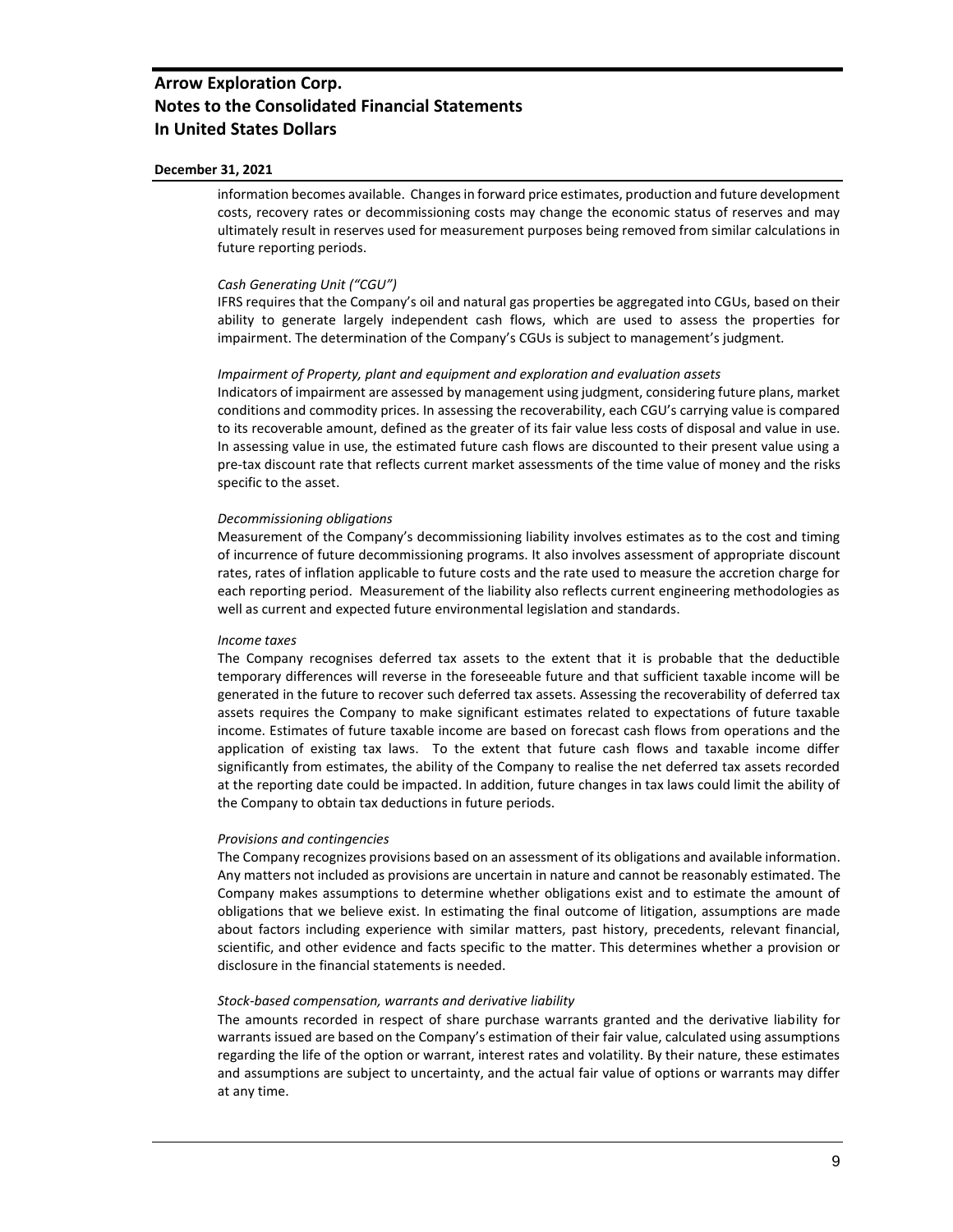### **December 31, 2021**

### **3. Summary of Significant Accounting Policies**

The significant accounting policies used in the preparation of these consolidated financial statements are described below and have been applied consistently by the Company.

### **Interests in joint arrangements**

Certain of the Company's exploration and production activities are regarded as joint operations and are conducted under joint operating agreements, whereby two or more parties jointly control the assets. These consolidated financial statements reflect only the Company's share of these jointly controlled operations, and the Company's proportionate share of the relevant revenue and costs.

### **Subsidiaries**

Subsidiaries are entities controlled by the Group. The financial statements of subsidiaries are included in the Consolidated Financial Statements from the date that control commences until the date that control ceases. The accounting policies of subsidiaries have been changed when necessary to align them with the policies adopted by the Group. Intra-group balances and transactions are eliminated in preparing the consolidated financial statements.

### **Financial instruments**

The Company considers whether a contract contains an embedded derivative when it first becomes a party to it. Embedded derivatives are separated from the host contract which is not measured at fair value through profit or loss when the analysis shows that the economic characteristics and risks of embedded derivatives are not closely related to those of the host contract. Financial assets and financial liabilities are recognized in the Company's statement of financial position when the Company becomes party to the contractual provisions of the instrument. Financial assets are derecognized when the contractual rights to the cash flows from the financial asset expire or when the contractual rights to those assets are transferred. Financial liabilities are derecognized when the obligation specified in the contract is discharged, cancelled or expired.

### *Financial assets*

Financial assets are classified as financial assets at fair value through profit or loss or amortized cost, as appropriate. The Company determines the classification of its financial assets at initial recognition and, where allowed and appropriate, re-evaluates this designation at each reporting date. The Company's financial assets are comprised of cash, restricted cash, trade and other receivables and deposits. Cash and restricted cash are classified as financial assets at fair value through profit or loss. Trade and other receivables, and deposits are classified and measured at amortized cost using the effective interest, less any impairment losses.

### *Financial liabilities*

Financial liabilities are classified as financial liabilities at fair value through profit or loss or amortized cost. The Company's financial liabilities are comprised of accounts payable and accrued liabilities, promissory note and long-term debt. These are classified and measured at amortized cost using the effective interest method.

### *Derivative liability*

The non-compensation based warrants entitle the holder to acquire a fixed number of common shares for a fixed British Pence price per share. An obligation to issue shares for a price that is not fixed in the Company's functional currency of Canadian Dollars, and that does not qualify as a share-based payment, must be classified as a derivative liability and measured at fair value with changes recognized in the statements of operations and comprehensive income (loss) as they arise. The Company has recorded these changes as derivative gain (loss) in the statement of operations and comprehensive income (loss). The transaction costs associated with exercising of the warrants are expensed when incurred.

### *Fair value hierarchy*

The Company classifies the fair value of financial instruments according to the following hierarchy based on the amount of observable inputs used to value the instrument: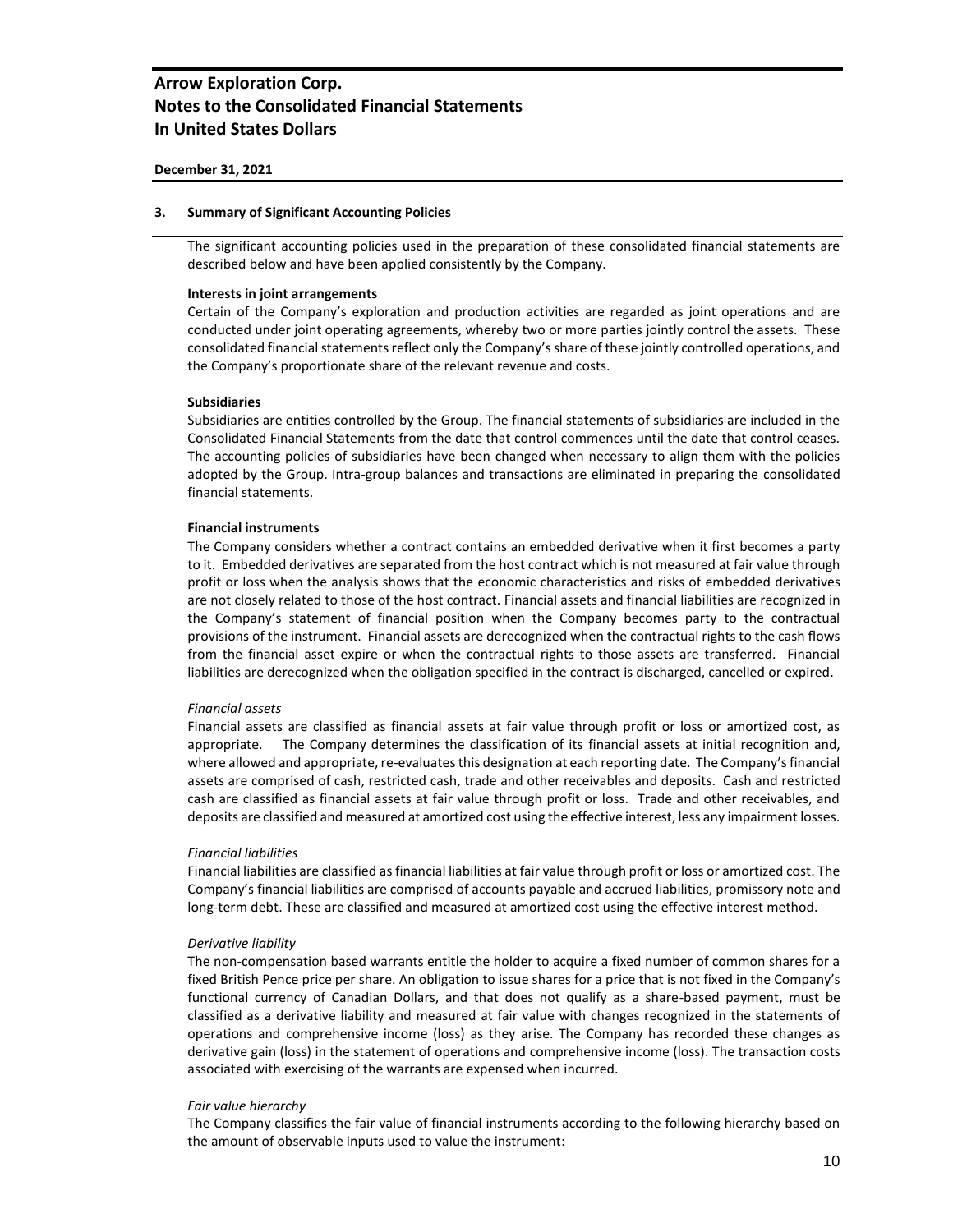### **December 31, 2021**

- Level 1 Quoted prices are available in active markets for identical assets or liabilities as of the reporting date. Active markets are those in which transactions occur in sufficient frequency and volume to provide pricing information on an ongoing basis.
- Level 2 Pricing inputs are other than quoted prices in active markets included in Level 1. Prices in Level 2 are either directly or indirectly observable as of the reporting date. Level 2 valuations are based on inputs, including quoted forward prices for commodities, time value and volatility factors, which can be substantially observed or corroborated in the marketplace.
- Level 3 Valuations in this level are those with inputs for the asset or liability that are not based on observable market data.

### **Share capital**

Common shares are classified as equity. Incremental costs directly attributable to the issue of common shares and options are recognized as a deduction from share capital, net of any tax effects.

### **Exploration and evaluation assets**

Pre-license costs are recognized in the statement of operations and comprehensive income (loss) as incurred. Exploration and evaluation costs include the costs of acquiring undeveloped land and drilling costs are initially capitalized until the drilling of the well is complete and the results have been evaluated. The costs are accumulated in cost centers by well, field or exploration area pending determination of technical feasibility and commercial viability. The technical feasibility and commercial viability of extracting a mineral resource is considered to be determinable when proved or probable reserves are determined to exist. If proved and/or probable reserves are found, the drilling costs and associated undeveloped land are transferred to property and equipment. When exploration and evaluation assets are determined not to be technically feasible and commercially viable, or the Company decides not to continue with its activity, the unrecoverable costs are charged to the consolidated statements of operations and comprehensive income (loss) as pre-license expense when occurs.

### **Property and equipment**

Items of property and equipment, which include oil and gas development and production assets, are measured at cost less accumulated depletion, depreciation and accumulated impairment losses. The cost of development and production assets includes: transfers from exploration and evaluation assets, which generally include the cost to drill the well and the cost of the associated land upon determination of technical feasibility and commercial viability; the cost to complete and tie-in the wells; facility costs; the cost of recognizing provisions for future restoration and decommissioning; geological and geophysical costs; and directly attributable overheads. Development and production assets are grouped into CGU's for impairment testing. Gains and losses on disposal of an item of property and equipment, including oil and natural gas interests, are determined by comparing the proceeds from disposal with the carrying amount of property and equipment and are recognized in the statement of operations and comprehensive income (loss).

### *Subsequent costs:*

Costs incurred subsequent to the determination of technical feasibility and commercial viability and the costs of replacing parts of property and equipment are recognized as oil and gas assets only when they increase the future economic benefits embodied in the specific asset to which they relate. All other expenditures are expensed as incurred. Such capitalized oil and natural gas assets generally represent costs incurred in developing proved and/or probable reserves and bringing in or enhancing production from such reserves, and are accumulated on a field or geotechnical area basis. The carrying amount of any replaced or sold component is derecognized. The costs of the day-to-day servicing of property and equipment are recognized in operating expenses as incurred.

### *Depletion and depreciation:*

The net carrying value of development and production assets is depleted using the unit of production method by reference to the ratio of production in the period to the related proved plus probable reserves, taking into account estimated future development costs necessary to bring those reserves into production and the estimated salvage value of the assets at the end of their useful lives. Future development costs are estimated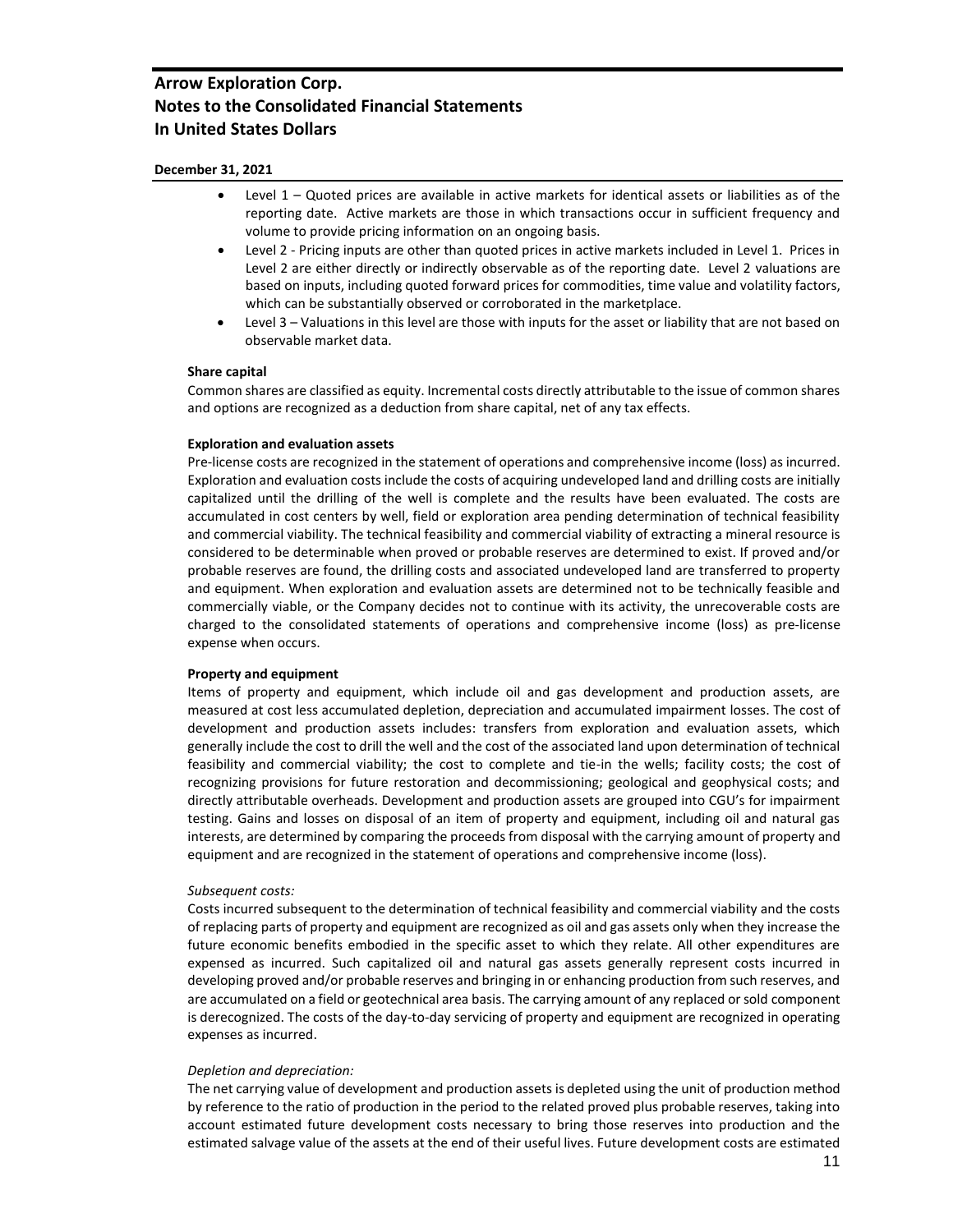### **December 31, 2021**

taking into account the level of development required to produce the reserves. Proved plus probable reserves are estimated annually by independent qualified reserve evaluators and represent the estimated quantities of crude oil, natural gas and natural gas liquids which geological, geophysical and engineering data demonstrate with a specified degree of certainty to be recoverable in future years from known reservoirs and which are considered commercially producible. Depreciation methods, useful lives and residual values are reviewed at each reporting date.

### **Impairment**

### *Financial assets*

A financial asset is assessed at each reporting date to determine whether there is any objective evidence that it is impaired. A financial asset is considered to be impaired if objective evidence indicates that one or more events have had a negative effect on the estimated future cash flows of that asset. An impairment loss in respect of a financial asset measured at amortized cost is calculated as the difference between its carrying amount and the present value of the estimated future cash flows discounted at the original effective interest rate. Individually significant financial assets are tested for impairment on an individual basis. The remaining financial assets are assessed collectively in groups that share similar credit risk characteristics. All impairment losses are recognized in the statement of operations and comprehensive income (loss). An impairment loss is reversed if the reversal can be related objectively to an event occurring after the impairment loss was recognized. For financial assets measured at amortized cost the reversal is recognized in the statement of operations and comprehensive income (loss).

### *Non-financial assets*

The carrying amounts of the Company's non-financial assets are reviewed at each reporting date to determine whether there is any indication of impairment. If any such indication exists, then the asset's recoverable amount is estimated. Exploration and evaluation assets are also assessed for impairment prior to being transferred to property and equipment.

For the purpose of impairment testing, assets are grouped together into the smallest group of assets that generates cash inflows from continuing use that are largely independent of the cash inflows of other assets or groups of assets (CGU). The recoverable amount of an asset or a CGU is the greater of its value in use and its fair value less costs of disposal. Fair value less cost to dispose is determined as the amount that would be obtained from the sale of a CGU in an arm's length transaction between knowledgeable and willing parties. The fair value less cost to dispose of oil and gas assets is generally determined as the net present value of the estimated future cash flows expected to arise from the continued use of the CGU, including any expansion prospects, and its eventual disposal, using assumptions that an independent market participant may take into account. These cash flows are discounted by an appropriate discount rate which would be applied by such a market participant to arrive at a net present value of the CGU.

Value in use is determined as the net present value of the estimated future cash flows expected to arise from the continued use of the asset in its present form and its eventual disposal. Value in use is determined by applying assumptions specific to the Company's continued use and can only take into account approved future development costs. Estimates of future cash flows used in the evaluation of impairment of assets are made using management's forecasts of commodity prices and expected production volumes. The latter takes into account assessments of field reservoir performance and includes expectations about proved and unproved volumes, which are risk-weighted utilizing geological, production, recovery and economic projections.

An impairment loss is recognized if the carrying amount of a CGU exceeds its estimated recoverable amount. Impairment losses are recognized in the statement of operations and comprehensive income (loss). Impairment losses recognized in respect of CGU's are allocated first to reduce the carrying amount of any goodwill allocated to the CGU and then to reduce the carrying amounts of the other assets in the CGU on a pro rata basis. Impairment losses recognized in prior years are assessed at each reporting date to determine if facts and circumstances indicate that the loss has decreased or no longer exists. An impairment loss is reversed if there has been a change in the estimates used to determine the recoverable amount. An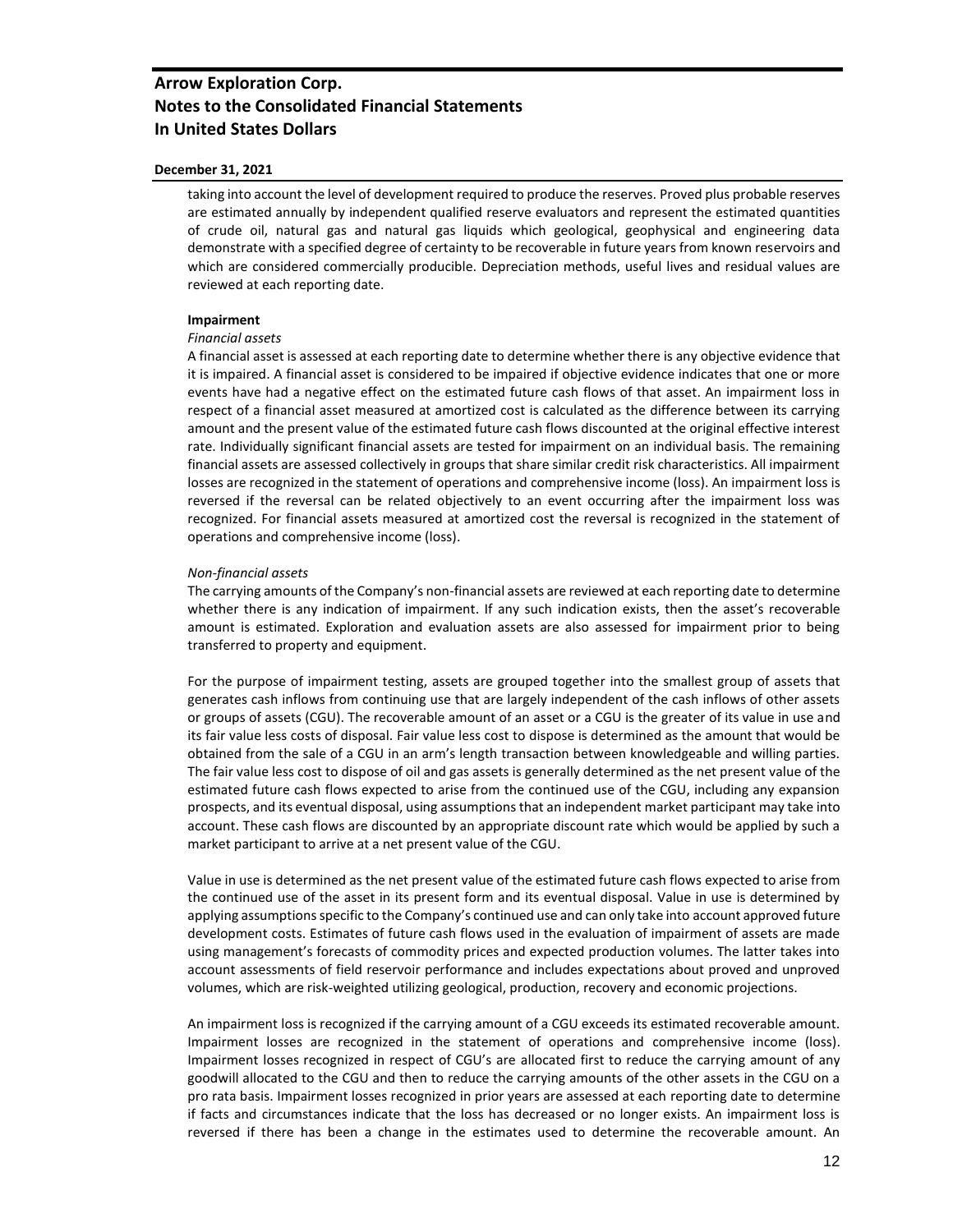### **December 31, 2021**

impairment loss is reversed only to the extent that the asset's carrying amount does not exceed the carrying amount that would have been determined, net of depletion and depreciation, if no impairment loss had been recognized.

### **Share based compensation**

The Company has a share based compensation plan for which the compensation cost attributed to stock options granted is measured at the fair value at the grant date and expensed over the vesting period with a corresponding increase to contributed surplus. A forfeiture rate is estimated on the grant date and is adjusted to reflect the actual number of options or units that vest. Upon the settlement of the stock options the previously recognized value in contributed surplus is recorded as an increase to share capital.

Share based compensation granted to non-employees is measured based on the fair value of the goods or services received, except in cases where this is not reliably measurable, and then the intrinsic value of the equity instruments granted is used (i.e. the average value of the Company's shares over the service period). Share based compensation subject to performance vesting conditions is recognized based on the Company's estimated probability of achieving those performance vesting conditions determined at each reporting date.

The grant date fair value of phantom shares and phantom stock options granted to officers, employees and directors is recognized as share based payment expense with a corresponding increase in accrued liabilities on a graded vesting basis over the vesting period. Subsequent to initial recognition, the phantom shares and phantom stock options accrued liability is measured at fair value.

### **Provisions**

A provision is recognized if, as a result of a past event, the Company has a present legal or constructive obligation that can be estimated reliably, and it is probable that an outflow of economic benefits will be required to settle the obligation. Provisions are determined by discounting the expected future cash flows at a pre-tax risk-free rate that reflects current market assessments of the time value of money and the risks specific to the liability. Provisions are not recognized for future operating losses.

### *Decommissioning obligations*

The Company's activities give rise to dismantling, decommissioning and site disturbance remediation activities. Provision is made for the estimated cost of abandonment and site restoration and capitalized in the relevant asset category. Decommissioning obligations are measured at the present value of management's best estimate of the expenditure required to settle the present obligation as at the reporting date. Subsequent to the initial measurement, the obligation is adjusted at the end of each period to reflect the passage of time and changes in the estimated future cash flows underlying the obligation. The increase in the provision due to the passage of time is recognized as accretion (within finance expense) whereas increases/decreases due to changes in the estimated future cash flows or changes in the discount rate are capitalized. Actual costs incurred upon settlement of the decommissioning obligations are charged against the provision to the extent the provision was established.

### **Leases**

Lease arrangements which meet the criteria of a lease are recognized as right-of-use assets and lease obligation at the lease commencement date. The right-of-use asset is initially measured at cost. Subsequently, it is measured at cost less accumulated depreciation and impairment losses and adjusted for certain re-measurements of the lease obligation. The lease obligation is measured at the present value of the lease payments outstanding at the lease commencement date, discounted using the implicit rate, and when not determinable, the Company's incremental borrowing rate. The lease obligation is remeasured when there is a change in estimated future payments arising from a change in a lease term, index or rate, residual guarantee or purchase option. The assessment of whether a renewal, extension, termination or purchase option is reasonably certain to be exercised was considered, based on facts and circumstances, and has the potential to significantly impact the amount of right-of-use asset and lease obligation recognized. The Company recognizes interest expense incurred under finance leases over the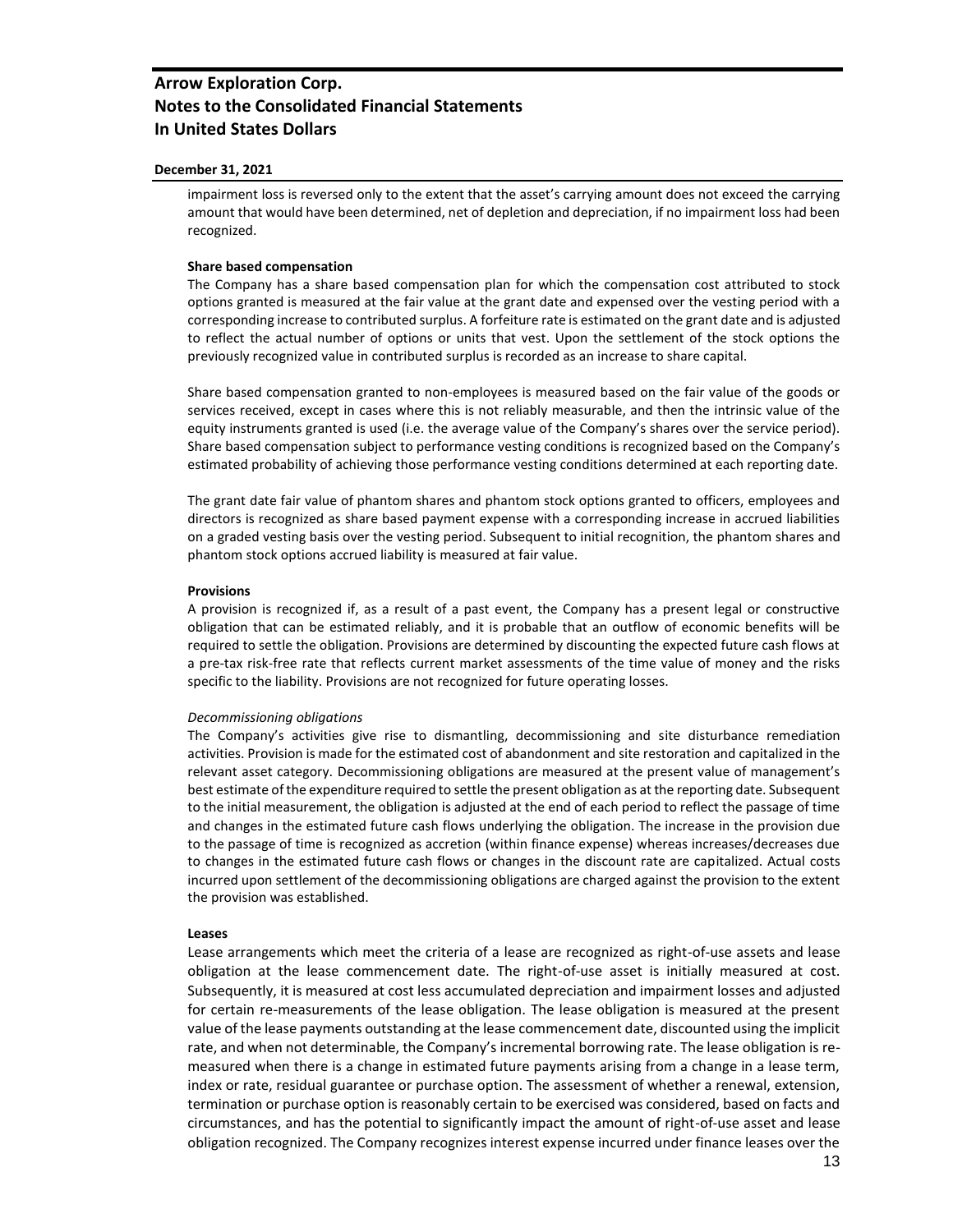### **December 31, 2021**

lease term in the consolidated statements of comprehensive income (loss) using the effective interest rate method.

### **Revenue**

The Company's revenues are primarily derived from the production of petroleum and natural gas. Revenue from contracts with customers is recognized when the Company satisfies a performance obligation by physically transferring the product and control to a customer. The Company satisfies its performance obligations at the point of delivery of the product and not over a period of time. Revenue is measured based on the consideration specified in contracts with customers. Revenue is recorded net of any royalties when the amount of revenue can be reliably measured and the costs incurred in respect of the transaction can be measured reliably.

### **Finance expenses**

Finance expense comprises interest expense on borrowings, fees on letters of credit and accretion of the discount on decommissioning obligations.

### **Income tax**

Income tax expense is comprised of current and deferred tax. Income tax expense is recognized in the statement of operations and comprehensive income (loss) except to the extent that it relates to items recognized directly in equity, in which case it is recognized in equity. Current tax is the expected tax payable on the taxable income for the year, using tax rates enacted or substantively enacted at the reporting date, and any adjustment to tax payable in respect of previous years. Deferred tax is recognized on the temporary differences between the carrying amounts of assets and liabilities for financial reporting purposes and the amounts used for taxation purposes. Deferred tax is not recognized on the initial recognition of assets or liabilities in a transaction that is not a business combination. In addition, deferred tax is not recognized for taxable temporary differences arising on the initial recognition of goodwill.

Deferred tax is measured at the tax rates that are expected to be applied to temporary differences when they reverse, based on the laws that have been enacted or substantively enacted by the reporting date. Deferred tax assets and liabilities are offset if there is a legally enforceable right to offset, and they relate to income taxes levied by the same tax authority on the same taxable entity, or on different tax entities, but they intend to settle current tax liabilities and assets on a net basis or their tax assets and liabilities will be realized simultaneously. A deferred tax asset is recognized to the extent that it is probable that future taxable profits will be available against which the temporary difference can be utilized. Deferred tax assets are reviewed at each reporting date and are reduced to the extent that it is no longer probable that the related tax benefit will be realized.

### **Earnings (loss) per share**

Basic earnings (loss) per share is calculated by dividing the net income or loss attributable to common shareholders by the weighted average number of common shares outstanding during the period. Diluted earnings (loss) per share is determined by dividing the net income (loss) attributable to common shareholders and the weighted average number of common shares outstanding for the effects of dilutive instruments such as options and warrants granted. The number of shares included with respect to options is computed using the treasury stock method.

### **Recent Accounting Standards**

In 2020, the IASB published phase two of its amendments to IFRS 9, IAS 39, IFRS 7, IFRS 4 – Insurance Contracts and IFRS 16 - Leases ("IFRS 16") to assist companies in applying IFRS Standards when changes are made to contractual cash flows or hedging relationships arising from the replacement of an interest rate benchmark with an alternative benchmark rate from IBOR reform. These amendments were adopted by the Company from January 1, 2021 but they did not have a material impact on the Consolidated Financial Statements.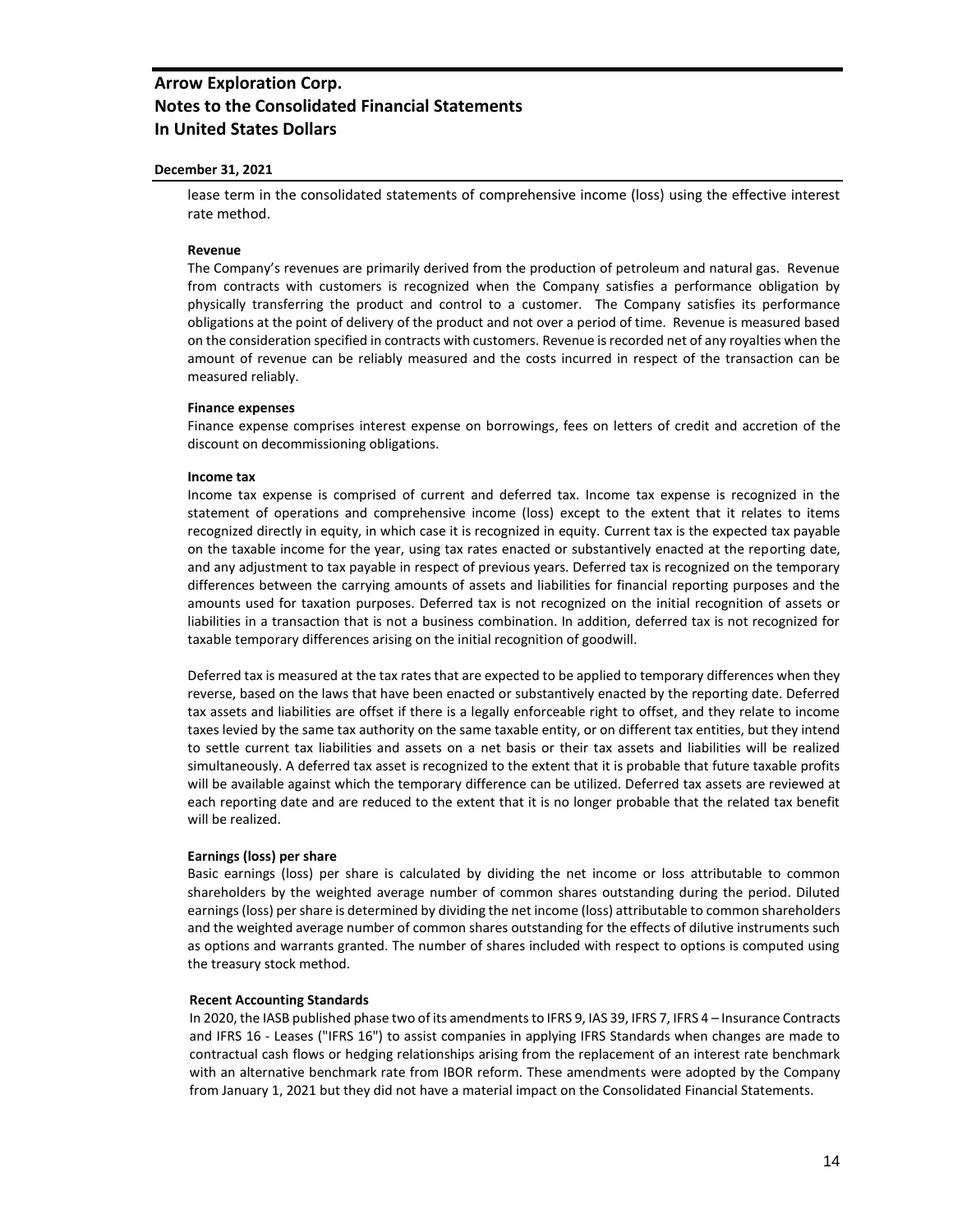### **December 31, 2021**

### **4. Restricted Cash**

|                                    | December 31,<br>2021     | December 31,<br>2020 |
|------------------------------------|--------------------------|----------------------|
| Colombia (i)                       | 53,726                   | 316,216              |
| Canada (ii)                        | 678,827                  | 406,556              |
| Sub-total                          | 732,553                  | 722,772              |
| Long-term portion                  | (732, 553)               | (460,283)            |
| Current portion of restricted cash | $\overline{\phantom{0}}$ | 262,489              |

*(i) Restricted cash is comprised of a deposit held as collateral to guarantee abandonment expenditures related to the Mateguafa and Rio Cravo Este-1 wells in the Tapir block.*

*(ii) Pursuant to Alberta government regulations, the Company was required to keep a \$328,614 (CAD \$416,600; 2020: 414,523) deposit with respect to the Company's liability rating management ("LMR"). The deposit is held by a Canadian chartered bank with interest paid to the Company on a monthly basis based on the bank's deposit rate. The remaining \$350,213 pertain to commercial deposits with customers, lease and other deposits held in Canada.*

### **5. Trade and other receivables**

|                                    | December 31,<br>2021 | December 31,<br>2020 |
|------------------------------------|----------------------|----------------------|
| Trade receivables, net of advances | 252.141              | 99,061               |
| Other accounts receivable          | 387,441              | 2,357,529            |
|                                    | 639,582              | 2,456,590            |

As at December 31, 2021, other accounts receivable include \$2,332 (December 31, 2020 – \$2,185,890) receivable from a partner in the Tapir block and corresponds to reimbursable capital expenditures incurred on the Tapir block.

### **6. Taxes receivable**

|                                                                                        | December 31,<br>2021 | December 31,<br>2020 |
|----------------------------------------------------------------------------------------|----------------------|----------------------|
| Value-added tax (VAT) credits recoverable<br>Income tax withholdings and advances, net | 105,827<br>613,222   | 932,282<br>727,401   |
|                                                                                        | 719,049              | 1,659,683            |

The VAT recoverable pertains to non-compensated value-added tax credits originated in Colombia as operational and capital expenditures are incurred. The Company is entitled to claim for the reimbursement of these VAT credits.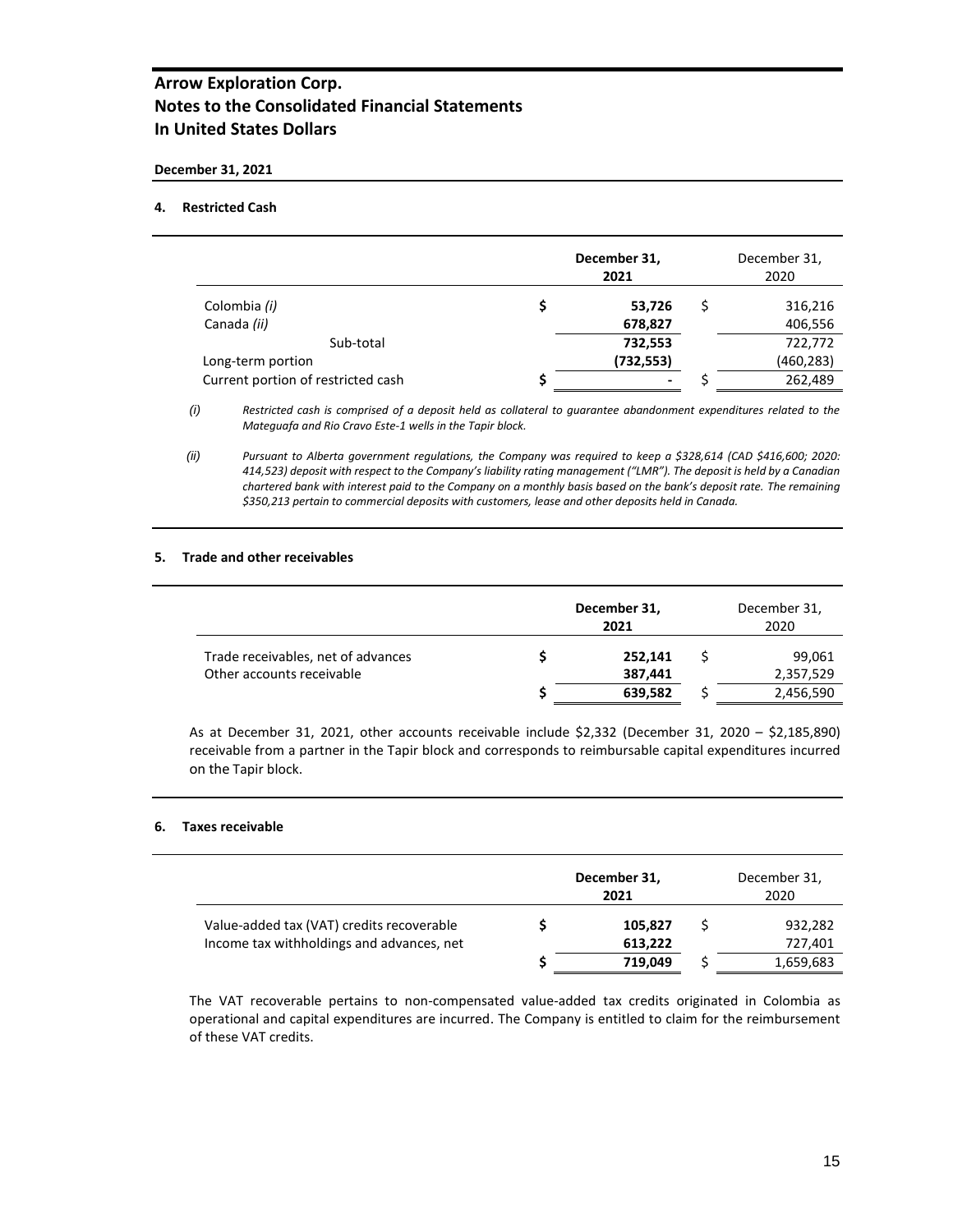### **December 31, 2021**

### **7. Exploration and Evaluation**

|                                  | December 31,<br>2021 | December 31,<br>2020 |
|----------------------------------|----------------------|----------------------|
| Balance, beginning of the period | 6,961,667            | 6,961,667            |
| Additions, net                   | 2,839                |                      |
| Balance, end of the period       | 6,964,506            | 6,961,667            |

### **8. Property and Equipment**

|                                               | Oil and Gas             |                   | <b>Right of Use and</b> |                     |    |              |
|-----------------------------------------------|-------------------------|-------------------|-------------------------|---------------------|----|--------------|
| Cost                                          |                         | <b>Properties</b> |                         | <b>Other Assets</b> |    | <b>Total</b> |
| Balance, December 31, 2019                    | \$                      | 67,673,851        | \$                      | 374,426             | \$ | 68,048,277   |
| <b>Additions</b>                              |                         | 780,588           |                         |                     |    | 780,588      |
| Oil and gas properties disposed               |                         | (38,018,095)      |                         |                     |    | (38,018,095) |
| Change in right-of-use assets (Note 10)       |                         |                   |                         | (192, 321)          |    | (192, 321)   |
| Balance, December 31, 2020                    | Ś                       | 30,436,344        | \$                      | 182,105             | Ś  | 30,618,449   |
| <b>Additions</b>                              |                         | 1,734,746         |                         | 1,380               |    | 1,736,126    |
| Decommissioning adjustment                    |                         | (10, 173)         |                         |                     |    | (10, 173)    |
| Balance, December 31, 2021                    | \$                      | 32,160,917        | \$                      | 183,485             | \$ | 32,344,402   |
| <b>Accumulated depletion and depreciation</b> |                         |                   |                         |                     |    |              |
| and impairment                                |                         |                   |                         |                     |    |              |
| Balance, December 31, 2019                    | \$                      | 11,423,360        | \$                      | 93,742              | \$ | 11,517,102   |
| Depletion and depreciation                    |                         | 1,995,375         |                         | 61,893              |    | 2,057,268    |
| Change in right-of-use assets (Note 10)       |                         |                   |                         | (72, 428)           |    | (72, 428)    |
| Impairment of oil and gas properties          |                         | 27,263,110        |                         |                     |    | 27,263,110   |
| Accumulated depletion associated<br>with      |                         |                   |                         |                     |    |              |
| disposed oil and gas properties               |                         | (19,963,103)      |                         |                     |    | (19,963,103) |
| Balance, December 31, 2020                    | Ś                       | 20,718,742        |                         | \$83,207            | \$ | 20,801,949   |
| Depletion and depreciation                    |                         | 1,591,179         |                         | 31,758              |    | 1,622,937    |
| Reversal of impairment losses of oil and gas  |                         |                   |                         |                     |    |              |
| properties                                    |                         | (5,617,776)       |                         |                     |    | (5,617,776)  |
| Balance, December 31, 2021                    | Ś                       | 16,692,145        | \$                      | 114,965             | Ś  | 16,807,110   |
| Foreign exchange                              |                         |                   |                         |                     |    |              |
| Balance December 31, 2019                     | $\overline{\mathsf{S}}$ | 221,322           |                         | \$ (8,690)          | \$ | 212,632      |
| Effects of movements in foreign               |                         |                   |                         |                     |    |              |
| exchange rates                                |                         | 118,042           |                         | 4,524               |    | 122,566      |
| Balance December 31, 2020                     | \$                      | 339,364           | \$                      | (4, 166)            | \$ | 335,198      |
| Effects of movements in foreign               |                         |                   |                         |                     |    |              |
| exchange rates                                |                         | (20,747)          |                         | 709                 |    | (20, 038)    |
| Balance December 31, 2021                     | \$                      | 318,617           | \$                      | (3, 457)            | \$ | 315,160      |
| <b>Net Book Value</b>                         |                         |                   |                         |                     |    |              |
| Balance December 31, 2020                     | \$                      | 10,056,965        | \$                      | 94,732              | \$ | 10,151,697   |
| Balance December 31, 2021                     | \$                      | 15,787,389        | \$                      | 65,063              | \$ | 15,852,452   |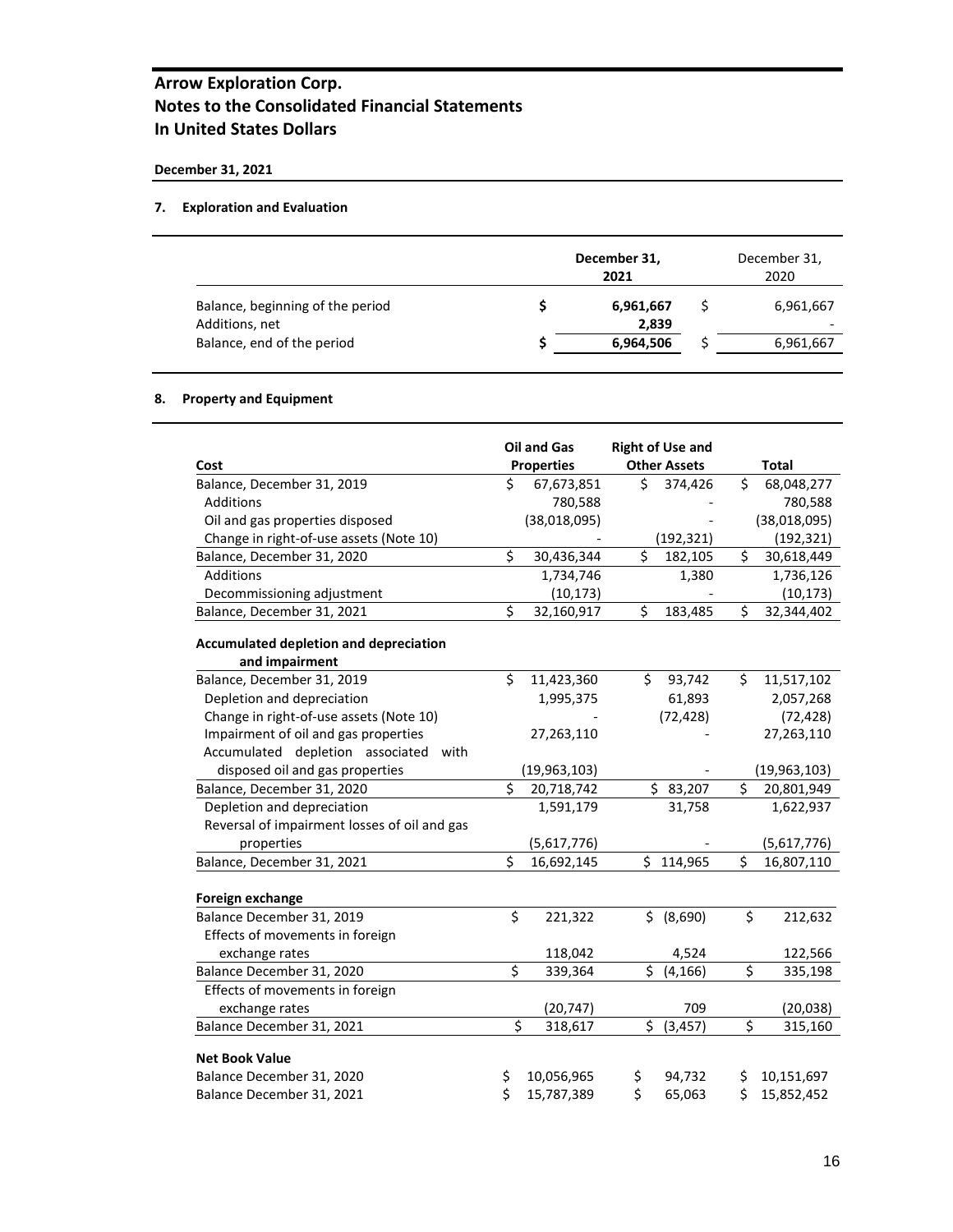### **December 31, 2021**

On December 30, 2020, the Company closed its previously announced sale of its LLA-23 block to COG Energy Ltd. ("COG") for a gross cash consideration of \$12.1 million consisted of a firm amount of \$11.75 million plus sale adjustments agreed within the parties. In addition to receiving the proceeds, Arrow has transferred to COG its work obligations under various letters of credit in place to guarantee work commitments on LLA-23, as well as all the related underlying decommissioning and environmental liabilities (see Note 12 and 13).

As at December 31, 2021, the Company reviewed its cash-generating units ("CGU") for property and equipment and determined that there were indicators of impairment reversal previously recognized in its Tapir block in Colombia and its Canadian assets mostly driven by the recovery in energy commodity prices. The company prepared estimates of both the value in use and fair value less costs of disposal of its CGUs of its CGUs and determined that recoverable amounts exceeded their carrying value and, therefore, an impairment loss reversal of \$5,617,776 is included in the consolidated statements of operations and comprehensive income (loss) for the year ended December 31, 2021. The following table outlines forecast benchmark prices and exchange rates used in the Company's impairment test as at December 31, 2021:

|                          | Exchange     |              | <b>AECO Spot</b> |
|--------------------------|--------------|--------------|------------------|
|                          | rate         | <b>Brent</b> | Gas              |
| Year                     | \$US / \$Cdn | US\$/Bbl     | C\$/MMBtu        |
| 2022                     | 0.80         | 74.50        | 3.71             |
| 2023                     | 0.80         | 72.00        | 3.28             |
| 2024                     | 0.80         | 69.50        | 2.99             |
| 2025                     | 0.80         | 71.00        | 3.10             |
| 2026                     | 0.80         | 72.00        | 3.13             |
| Thereafter (inflation %) |              | 2.0%/vr      | $2.0\%/yr$       |

The recoverable amounts were estimated at their fair value less costs of disposal, based on the net present value of the future cash flows from oil and gas reserves as estimated by the Company's independent reserve evaluator at December 31, 2021. The fair value less costs of disposal used to determine the recoverable amounts are classified as Level 3 fair value measurements as certain key assumptions are not based on observable market data but rather, the Company's best estimate. The Company used a 17.5% discount rate, which took into account risks specific to the Colombian CGUs and inherent in the oil and gas business, and 15% discount rate for its Canadian CGU, and provided the following recoverable values:

|            | Recoverable   | <b>Impairment</b> |
|------------|---------------|-------------------|
| <b>CGU</b> | <b>Amount</b> | Reversal          |
| Canada     | 5,036,655     | 1,435,201         |
| Tapir      | 9,147,575     | 4,182,575         |
|            |               | 5,617,776         |

As at March 31, 2020, the Company reviewed its CGUs and determined that there were indicators of impairment present in its Colombian assets related to the decrease in prices and reserves. The company prepared estimates of both the value in use and fair value less costs of disposal of its CGUs and it was determined that carrying value of each CGU exceeded its recoverable amount and, therefore, an impairment loss of \$27,263,110 is included in the consolidated statements of operations and comprehensive income (loss) for the year ended December 31, 2020. The following table outlines forecast benchmark prices and exchange rates used in the Company's impairment test as at March 31, 2020:

| Year |                          | <b>Exchange rate</b><br><b>SUS / SCdn</b> | <b>Brent</b><br>US\$/Bbl |
|------|--------------------------|-------------------------------------------|--------------------------|
|      |                          |                                           |                          |
|      | 2020 (nine months)       | 0.71                                      | 32.00                    |
|      | 2021                     | 0.72                                      | 42.00                    |
|      | 2022                     | 0.73                                      | 51.00                    |
|      | 2023                     | 0.75                                      | 58.00                    |
|      | 2024                     | 0.75                                      | 62.00                    |
|      | 2025                     | 0.75                                      | 63.24                    |
|      | Thereafter (inflation %) | 0.75                                      | $2.0\%/yr$               |
|      |                          |                                           |                          |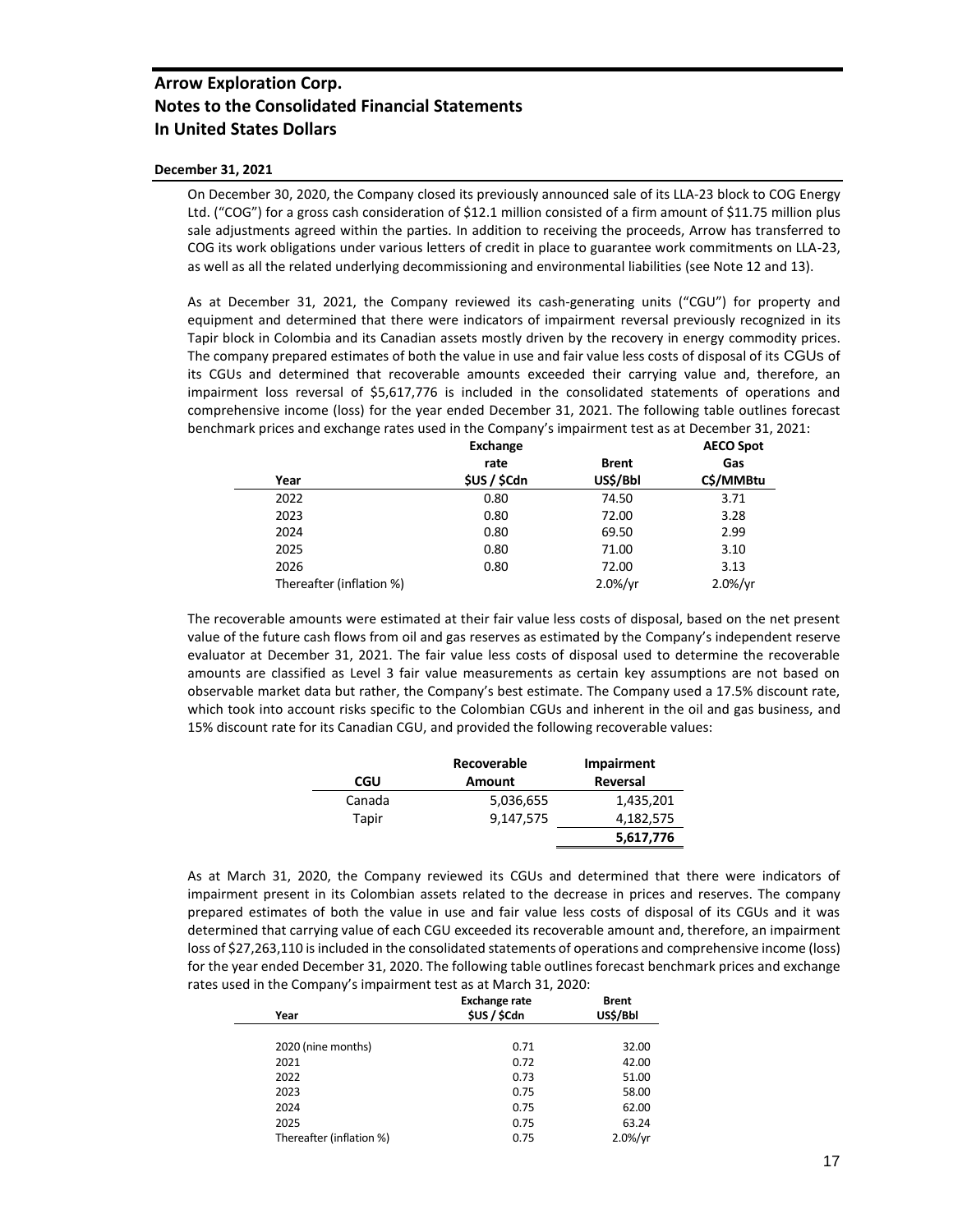### **December 31, 2021**

The recoverable amounts of the Colombian CGUs at March 31, 2020 were estimated at their fair value less costs of disposal, based on the net present value of the future cash flows from oil and gas reserves as estimated by the Company's independent reserve evaluator at December 31, 2019 adjusted for production and future pricing changes during the three months ended March 31, 2020, except for the LLA-23 CGU which used observable market value from bidding offers received from independent third parties. The fair value less costs of disposal used to determine the recoverable amounts are classified as Level 3 fair value measurements as certain key assumptions are not based on observable market data but rather, the Company's best estimate. The Company used a 17.5% discount rate for the March 31, 2020 impairment test, which took into account risks specific to the Colombian CGUs and inherent in the oil and gas business, and provided the following recoverable values:

|                | Recoverable | <b>Impairment</b> |
|----------------|-------------|-------------------|
| CGU            | Amount      | Loss              |
| $LLA-23$       | 11,500,000  | 12,098,000        |
| Capella / OMBU |             | 10,690,000        |
| Tapir          | 5,390,000   | 4,475,110         |
|                |             | 27,263,110        |
|                |             |                   |

### **9. Promissory Note**

The promissory note was issued to Canacol Energy Ltd. ("Canacol") as partial consideration in the acquisition of Carrao Energy S.A. from Canacol. The promissory note bears interest at 15% per annum, was initially due on January 28, 2019 and has been subsequently amended and extended. On October 18, 2021, Arrow and Canacol entered into a Seventh Amended and Restated Promissory Note agreement. The principal amendments are the following:

- The new principal amount of the promissory note is \$6,026,166
- On or before October 31, 2021, the Company shall make a payment of C\$ 3,900,000 plus all Canacol's expenses incurred in connection with this amendment and related matters;
- On or before December 31, 2022, the Company shall make a payment equal to 50% of the total amount outstanding of interest and principal; and
- The remaining balance of principal and interest shall be paid no later than June 30, 2023

This amendment also provided that, in the event that the Company made the payment due on October 31, 2021, Canacol agreed to forgive \$658,654 for excess pipeline shipping costs, as a result of the settlement of the OBC pipeline dispute (see note 17), which were recognized as other income in the statement of operations and comprehensive income (loss). On October 27, 2021, the Company paid \$3,111,491 (C\$3,900,000) to Canacol as stipulated in this seventh amendment.

On August 3, 2020, the Company entered into a Fifth Amended and Restated Promissory Note with Canacol. Among other amendments, Canacol has agreed to forgive \$918,000 of accrued interest to date, in exchange for the Company providing full and perfected security to the Canacol over the shares of its operating subsidiaries in Panama. The interest forgiven has been recognized as interest in the statement of operations and comprehensive loss for the year ended December 31, 2020.

The Company has granted a general security interest to Canacol for the obligations under the Promissory Note.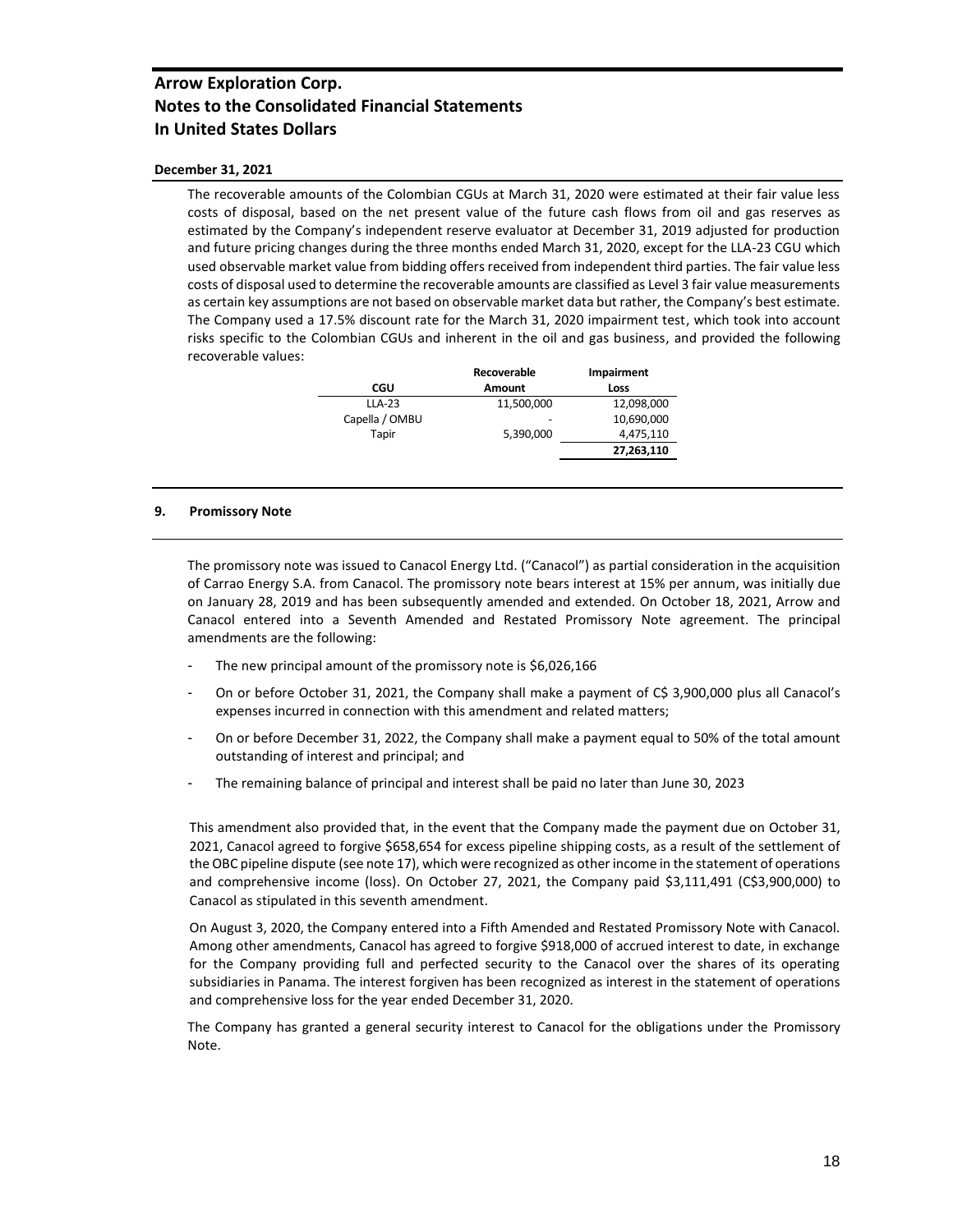### **December 31, 2021**

### **10. Lease Obligations**

A reconciliation of the discounted lease obligation is set forth below:

|                                                |    | 2021     |    | 2020      |
|------------------------------------------------|----|----------|----|-----------|
| Obligation, beginning of the period            | \$ | 70,842   | \$ | 260,197   |
| Changes in existing lease                      |    | 1,381    |    | (138,984) |
| Lease payments                                 |    | (24,535) |    | (59,992)  |
| Interest                                       |    | 6,506    |    | 15,435    |
| Effects of movements in foreign exchange rates |    | 498      |    | (5, 814)  |
| Obligation, end of the year                    | Ś  | 54,692   | Ś  | 70,842    |
|                                                |    |          |    |           |
| Current portion                                | \$ | 20,258   | \$ | 17,279    |
| Long-term portion                              |    | 34,434   |    | 53,563    |
|                                                | S  | 54.692   | S  | 70,842    |

As at December 31, 2021, the Company has the following future commitments associated with its office lease obligations:

| Less than one year                          | 24.816  |
|---------------------------------------------|---------|
| $2 - 5$ years                               | 37.223  |
| Total lease payments                        | 62.039  |
| Amounts representing interest over the term | (7,347) |
| Present value of the net obligation         | 54.692  |

During 2020, the Company renegotiated its remaining lease agreement to reduce its leased corporate space and its related future lease obligation. As a result, the Company reduced its right-of-use assets in \$119,893 (net) and its lease obligation in \$138,984, and it recognized a gain in change of lease for \$19,091 in the consolidated statement of operations and comprehensive income (loss).

### **11. Long-term debt**

During 2020, the Company received \$31,552 (CAD\$40,000) from the Canadian Emergency Business Account (CEBA) program implemented by the government of Canada to provide support to small businesses affected by the COVID-19 pandemic. The loan does not bear any interest until December 2022 and is subject to a 25% forgiveness if the full balance is repaid before that date.

### **12. Other Liabilities**

The other liabilities of the Company relate to an environmental fee in Colombia that is levied on capital projects. The fee is calculated as 1% of the project cost. The program is administered by the Colombian National Authority of Environmental Licences ("ANLA") and is levied on projects that utilize surface water or deep water wells that may have an impact on the environment. The funds are generally used in the affected communities for purposes of land purchases, biomechanical works (e.g. containment walls in rivers), reforestation, research projects and others. At December 31, 2021 the Company had provided for \$177,500 (December 31, 2020 - \$177,500) for the environmental fee.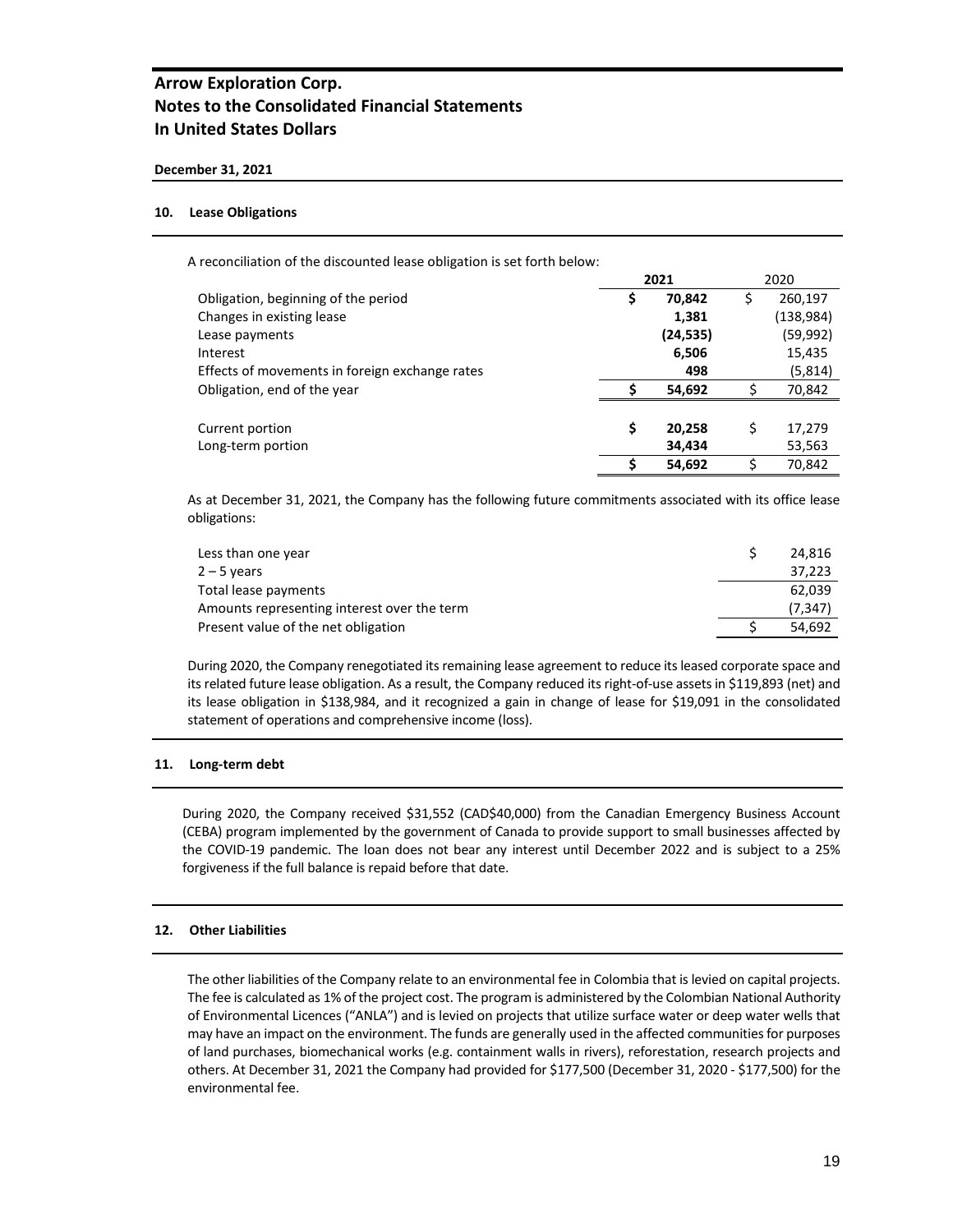### **December 31, 2021**

### **13. Decommissioning Liability**

The following table presents the reconciliation of the beginning and ending aggregate carrying amount of the obligation associated with the decommissioning of oil and gas properties.

|                                                | December 31, |                | December 31, |             |
|------------------------------------------------|--------------|----------------|--------------|-------------|
|                                                | 2021         |                | 2020         |             |
| Obligation, beginning of the year              | S            | 2,584,907      |              | 8,173,222   |
| Change in estimated cash flows                 | (10, 173)    |                |              | (109, 864)  |
| Payments or settlements                        | (237, 826)   |                |              |             |
| Liabilities disposed                           |              | $\blacksquare$ |              | (6,016,514) |
| <b>Accretion expenses</b>                      |              | 132,807        |              | 524,477     |
| Effects of movements in foreign exchange rates |              | 524            |              | 13,586      |
| Obligation, end of the year                    |              | 2,470,239      |              | 2,584,907   |

The obligation was calculated using a risk-free discount rate range of 1.00% to 2.00% in Canada (2020: 1.50% to 2.75%) and 8.46% in Colombia (2020: 5.90%) with an inflation rate of 2.0% and 4.5%, respectively (2020: 2.0% and 2.5%). It is expected that the majority of costs are expected to occur between 2022 and 2033. The undiscounted amount of cash flows, required over the estimated reserve life of the underlying assets, to settle the obligation, adjusted for inflation, is estimated at \$4,222,717 (2020: \$4,072,683).

### **14. Derivative liability**

Derivative liability includes warrants issued and outstanding as follows:

|                                       | 2021          | 2020           |        |         |  |
|---------------------------------------|---------------|----------------|--------|---------|--|
| Warrants                              | <b>Number</b> | <b>Amounts</b> | Number | Amounts |  |
| Balance beginning of the year         | ٠             | -              |        |         |  |
| Issued in AIM financing (Note 15)     | 70.474.768    | 5,124,985      |        |         |  |
| Issues in private placement (Note 15) | 1.999.938     | 149.543        |        |         |  |
| Fair value adjustment                 |               | (582, 225)     |        |         |  |
| Balance end of the year               | 72.474.706    | 4,692,303      |        |         |  |

Each warrant is exercisable at £0.09 per new common share for 24 months from the issuance date and are measured at fair value quarterly using the Black-Scholes options pricing model. The fair value of warrants at October and November 2021, and December 31, 2021 was estimated using the following assumptions:

|                                       | October and<br>November 2021 | December 31, 2021 |
|---------------------------------------|------------------------------|-------------------|
| Number outstanding re-valued warrants | 72,474,768                   | 72,474,706        |
| Fair value of warrants outstanding    | £0.053                       | £0.048            |
| Risk free interest rate               | 0.50%                        | 0.50%             |
| <b>Expected life</b>                  | 2.00 years                   | 1.82 years        |
| <b>Expected volatility</b>            | 160%                         | 160%              |

The following table summarizes the warrants outstanding and exercisable at December 31, 2021: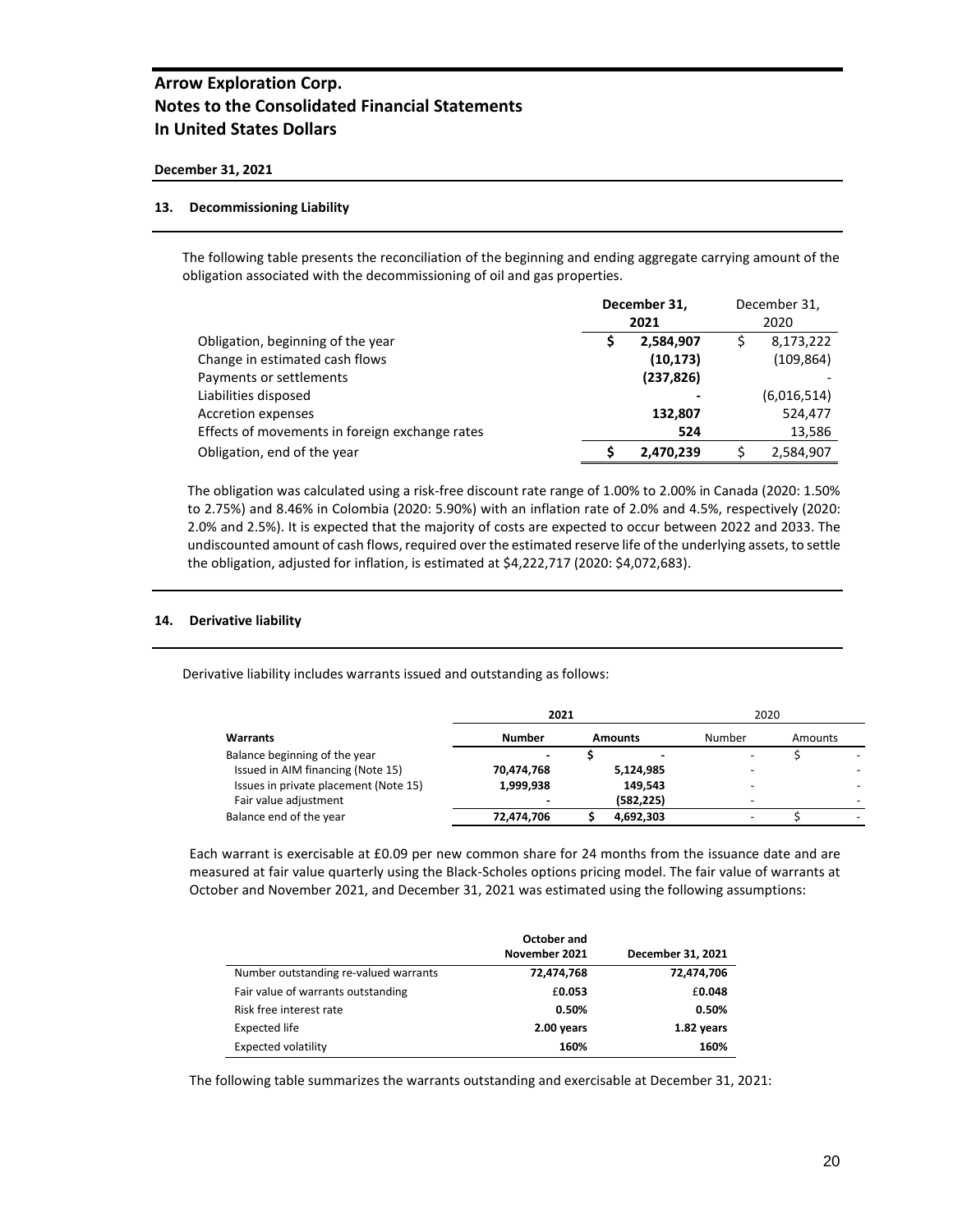| Number of                                        |
|--------------------------------------------------|
| Expiry date<br><b>Exercise price</b><br>warrants |
| October 25, 2023<br>£0.09<br>70,474,768          |
| November 23, 2023<br>1,999,938<br>£0.09          |
| 72,474,706                                       |

### **15. Share Capital**

(a) Authorized: Unlimited number of common shares without par value

(b) Issued:

|                                  | 2021                     |                | 2020                     |              |
|----------------------------------|--------------------------|----------------|--------------------------|--------------|
| <b>Common shares</b>             | <b>Shares</b>            | <b>Amounts</b> | <b>Shares</b>            | Amounts      |
| Balance beginning of the year    | 68,674,602               | \$50,740,292   | 68,674,602               | \$50,740,292 |
| Issued in AIM financing (i)      | 140,949,565              | 12,086,423     | -                        |              |
| Issued in private placement (ii) | 3,765,476                | 308,501        | $\overline{\phantom{0}}$ |              |
| Allocated to warrants (Note 14)  | $\overline{\phantom{0}}$ | (5,274,528)    | -                        |              |
| Share issue costs (iii)          | $\overline{\phantom{0}}$ | (1, 162, 451)  | ۰                        |              |
| Balance at end of the year       | 213,389,643              | 56,698,237     | 68,674,602               | \$50,740,292 |

- (i) On October 2021, the Company raised approximately \$12 million (C\$15.0 million), through a placing and subscription for new common shares with new investors, Canacol Energy Ltd. (Canacol), and executive management (the Fundraising) as part of the Company's shares admission to trade on the AIM Market of the London Stock Exchange plc. The Fundraising consisted on placement and subscription of 140,949,565 new common shares at an issue price of £0.0625 (C\$0.106125) per new common share. The Company's executive management invested approximately C\$ 1.41 million and Canacol participated in the subscription to hold 19.9% of the enlarged share capital. Investors received one warrant for every two new common shares, exercisable at £0.09 per new common share for 24 months from the AIM admission date (October 25, 2021).
- (ii) On November 24, 2021, the Company announced that it has closed a private placement of C\$395,375 for issuance of 3,765,476 new common shares and 1,999,938 warrants (see Note 14).
- (iii) During 2021, the Company recognized share issue costs for \$1,162,451 and listing costs of \$583,972 associated with the financings completed in 2021 as per above.
- (b) Stock options:

The Company has a stock option plan that provides for the issuance to its directors, officers, employees and consultants options to purchase a number of non-transferable common shares not exceeding 10% of the common shares that are outstanding. The exercise price is based on the closing price of the Company's common shares on the day prior to the day of the grant. A summary of the status of the Company stock option plan as at December 31, 2021 and 2020 and changes during the respective periods ended on those dates is presented below:

|                            | December 31, 2021 |                         |             | December 31, 2020   |
|----------------------------|-------------------|-------------------------|-------------|---------------------|
|                            |                   | <b>Weighted average</b> |             | Weighted average    |
|                            | Number of         | exercise Price          | Number of   | exercise price      |
| <b>Stock Options</b>       | options           | (CAD <sub>5</sub> )     | options     | (CAD <sub>5</sub> ) |
| Beginning of period        | 6,859,000         | \$0.40                  | 5,470,000   | \$0.99              |
| Granted                    | 11,400,000        | \$0.13                  | 4,319,000   | \$0.05              |
| Expired/Forfeited          | (1, 145, 000)     | \$1.04                  | (2,930,000) | \$0.96              |
| End of period              | 17,114,000        | \$0.18                  | 6,859,000   | \$0.40              |
| Exercisable, end of period | 2,969,669         | \$0.46                  | 1,530,001   | \$1.06              |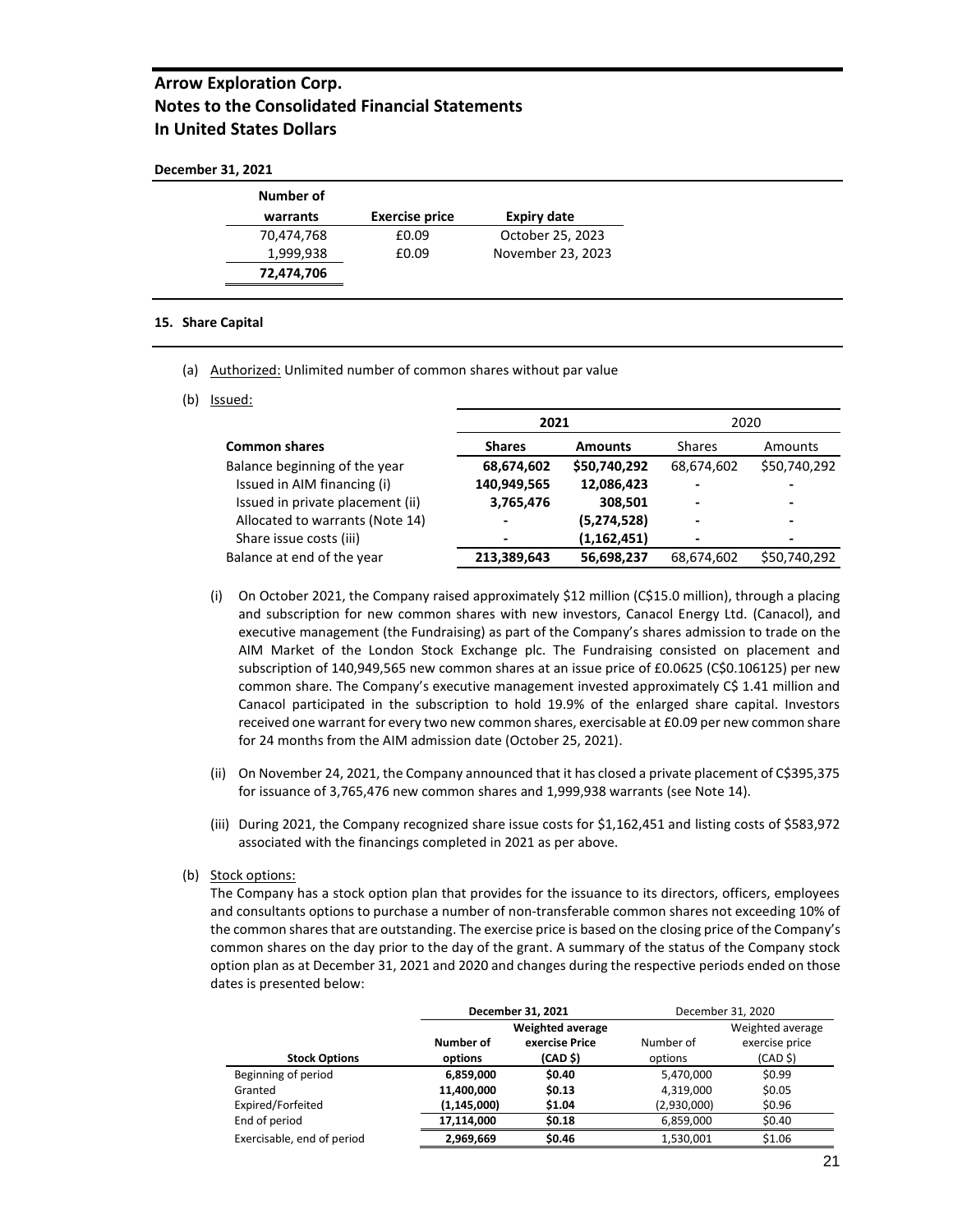### **December 31, 2021**

| Date of Grant     | Number<br>Outstanding | <b>Exercise</b><br>Price<br>(CAD <sub>5</sub> ) | Weighted<br>Average<br>Remaining<br>Contractual<br><b>Life</b> | Date of<br><b>Expiry</b> | <b>Number</b><br>Exercisable<br>December 31,<br>2020 |
|-------------------|-----------------------|-------------------------------------------------|----------------------------------------------------------------|--------------------------|------------------------------------------------------|
| October 22, 2018  | 1,050,000             | \$1.15                                          | 6.81 years                                                     | Oct. 22, 2028            | 1,050,000                                            |
| May 3, 2019       | 345,000               | \$0.31                                          | 7.34 years                                                     | May 3, 2029              | 230,002                                              |
| March 20, 2020    | 1,200,000             | \$0.05                                          | 8.22 years                                                     | March 20, 2030           | 400,000                                              |
| April 13, 2020    | 2,775,000             | \$0.05                                          | 8.29 years                                                     | April 13, 2030           | 1,175,000                                            |
| June 18, 2020     | 344.000               | \$0.05                                          | 8.47 years                                                     | June 18, 2030            | 114,667                                              |
| December 13, 2021 | 3,799,998             | \$0.13                                          | 1.45 years                                                     | June 13, 2023            |                                                      |
| December 13, 2021 | 3.799.998             | \$0.13                                          | 2.45 years                                                     | June 13, 2024            |                                                      |
| December 13, 2021 | 3,800,004             | \$0.13                                          | 3.45 years                                                     | June 13, 2025            |                                                      |
| Total             | 17,114,000            | \$0.18                                          | 4.29 years                                                     |                          | 2,969,669                                            |

During 2021, the Company recognized an income of \$272,427 (2020 – income of \$81,943) as share based payments expense, with a corresponding decrease in the contributed surplus account.

### (c) Phantom shares:

During 2020, the Company adopted a phantom share program for compensation of its Directors and executives and granted 13,000,000 phantom common shares of the Company which are vested immediately at CAD \$0.00 per share. During 2021, the Company recognized \$259,527 (2020: \$1,163,916) as share based payments expense and a total \$1,761,667 were used as part of management's subscription of shares issued in the AIM financing (see Common Shares section).

### (d) Phantom stock options:

During 2020, the Company adopted a phantom stock option program for compensation of its executives and granted 1,681,000 phantom stock options of the Company which are vested in equal parts over the three following years after granted. During 2021, the Company recognized \$34,450 (2020: \$87,794) as share based payments expense and a total \$151,290 were used as part of management's subscription of shares issued in the AIM financing (see Common Shares section).

### **16. Income taxes**

The provision for income taxes varies from the amount that would be computed by applying the expected tax rate to income loss before income taxes. The principal reasons for differences between such expected income tax expense and the amount actually recorded are as follows:

|                                                     | 2021           | 2020               |
|-----------------------------------------------------|----------------|--------------------|
| Income (loss) before income taxes                   | \$4,374,722    | $$$ (33,992,899)   |
| Corporate income tax rate                           | 23%            | 24%                |
| Computed expected tax expense (recovery)            | 1,006,186<br>s | (8, 158, 296)<br>S |
| Increase (decrease) in income taxes resulting from: |                |                    |
| Share based compensation                            | 19,474         | 280,744            |
| (Recognized)/unrecognized deferred tax benefits     | (3,871,436)    | 5,116,588          |
| Tax rate difference on foreign jurisdictions        | 783,741        | (2,487,409)        |
| Other permanent difference                          | (332,528)      | (363,362)          |
| Foreign exchange and others                         | 1,075,753      | 3,851,928          |
| Income tax recovery                                 | (1,318,810)    | (1,759,807)        |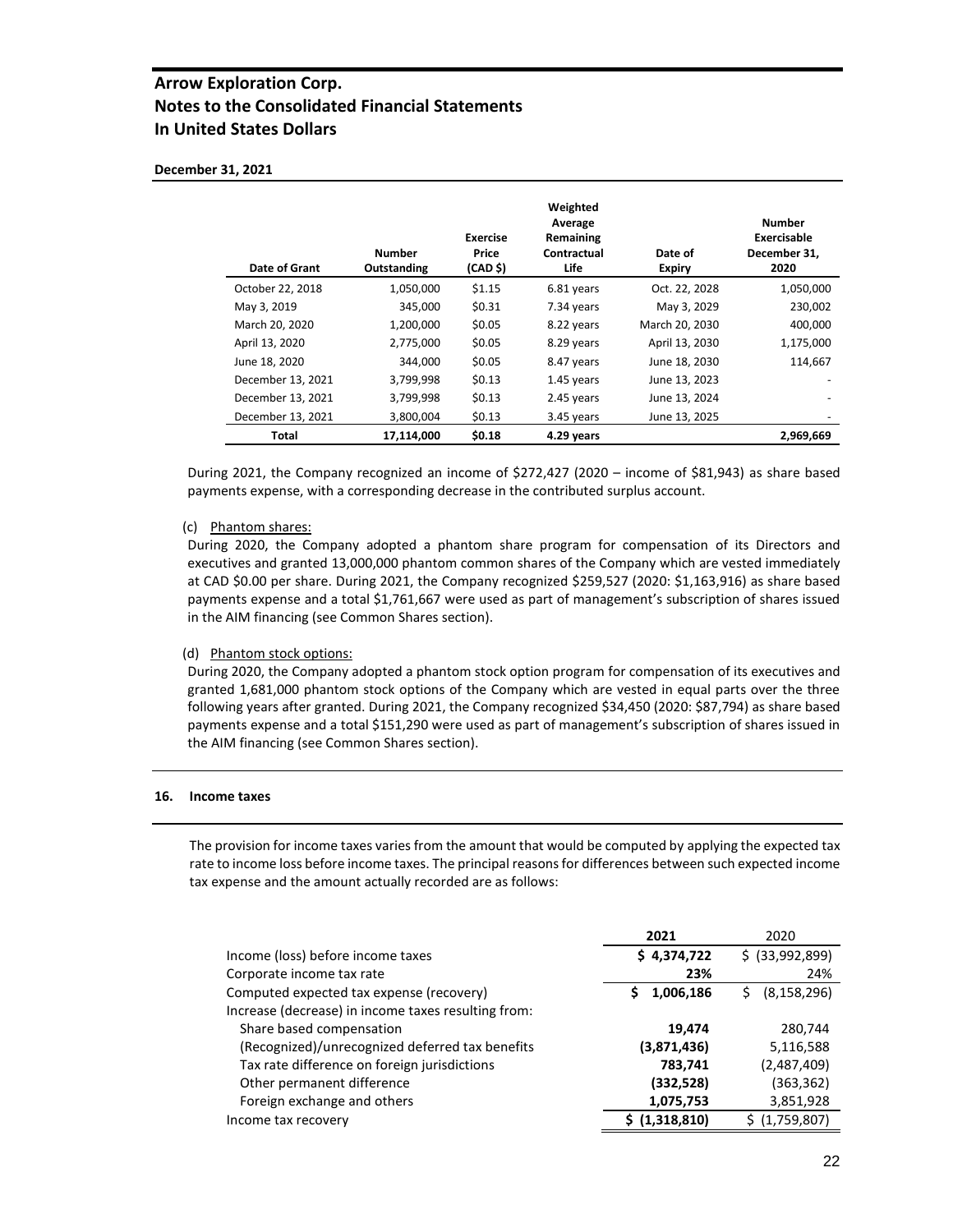### **December 31, 2021**

 During 2021, the Company recognized a deferred income tax asset of \$4,839,785 and a deferred tax liability of \$3,371,936 which represents the tax impact of temporary differences and management's estimation of current tax benefits that would be realized to compensate future taxable income, due to an increase in forecast commodity prices, at substantially enacted tax rates. In Colombia, the enacted tax rate is 31% for 2021, and the Colombian government mandated an increase in the tax rate to 35% from 30% beginning on January 1, 2022. The components of the Company's deferred income tax assets and liabilities are as follows:

| As at December 31                                | 2021<br>2020 |  |                          |
|--------------------------------------------------|--------------|--|--------------------------|
| Property and equipment                           | (2,421,172)  |  | (624, 325)               |
| Decommissioning liabilities and other provisions | 637,785      |  | 624,325                  |
| Carryforward non-capital losses                  | 3,251,236    |  | $\overline{\phantom{0}}$ |
| Net change in deferred tax                       | 1,467,850    |  | $\blacksquare$           |
| Deferred tax liability                           | 3,371,935    |  | $\overline{\phantom{0}}$ |
| Deferred tax asset                               | 4,839,785    |  | $\overline{\phantom{0}}$ |

 At December 31, 2021, the Company had non-capital losses carried forward of approximately \$63,875,000 (2020 - \$48,492,000) available to reduce future years taxable income. These losses commence expiring in 2029. At December 31, 2021, the Company had income tax credits and benefits of approximately \$54,586,346 (2020 - \$47,527,000) related to Canada and Colombia that were not recognized in the financial statements due to uncertainties associated with its ability to utilize these balances in the future.

### **17. Commitments and Contingencies**

### **Exploration and Production Contracts**

The Company has entered into a number of exploration contracts in Colombia which require the Company to fulfill work program commitments and issue financial guarantees related thereto. In aggregate, the Company has outstanding exploration commitments at December 31, 2021 of \$17.8 million. The Company, in conjunction with its partners, have made applications to cancel \$15.5 million (\$5.8 million Arrow's share as per table below) in commitments on the Macaya and Los Picachos blocks. The remaining commitments are expected to be satisfied by means of seismic work, exploration drilling and farm-outs. Presented below are the Company's exploration and production contractual commitments at December 31, 2021:

| <b>Block</b>  | Less than 1 year         | 1-3 years  | <b>Thereafter</b>        | <b>Total</b> |
|---------------|--------------------------|------------|--------------------------|--------------|
| <b>COR-39</b> | -                        | 12,000,000 | ۰                        | 12,000,000   |
| Los Picachos  | ۰                        | 1,970,000  | -                        | 1,970,000    |
| Macaya        | $\overline{\phantom{0}}$ | 3,830,000  | $\overline{\phantom{a}}$ | 3,830,000    |
| <b>Total</b>  | $\overline{\phantom{a}}$ | 17,800,000 | $\overline{\phantom{a}}$ | 17,800,000   |
| .             |                          |            |                          |              |

### **Contingencies**

From time to time, the Company may be involved in litigation or has claims sought against it in the normal course of business operations. Management of the Company is not currently aware of any claims or actions that would materially affect the Company's reported financial position or results from operations. Under the terms of certain agreements and the Company's by-laws the Company indemnifies individuals who have acted at the Company's request to be a director and/or officer of the Company, to the extent permitted by law, against any and all damages, liabilities, costs, charges or expenses suffered by or incurred by the individuals as a result of their service.

### **Oleoducto Bicentenario de Colombia ("OBC") Pipeline**

The Company was party to an agreement with Canacol that entitles it to a 0.5% interest in OBC, which owns a pipeline system intended to link Llanos basin oil production to the Caño Limon oil pipeline system in Colombia. Likewise, Canacol was in litigation with OBC in relation to ship or pay obligations that were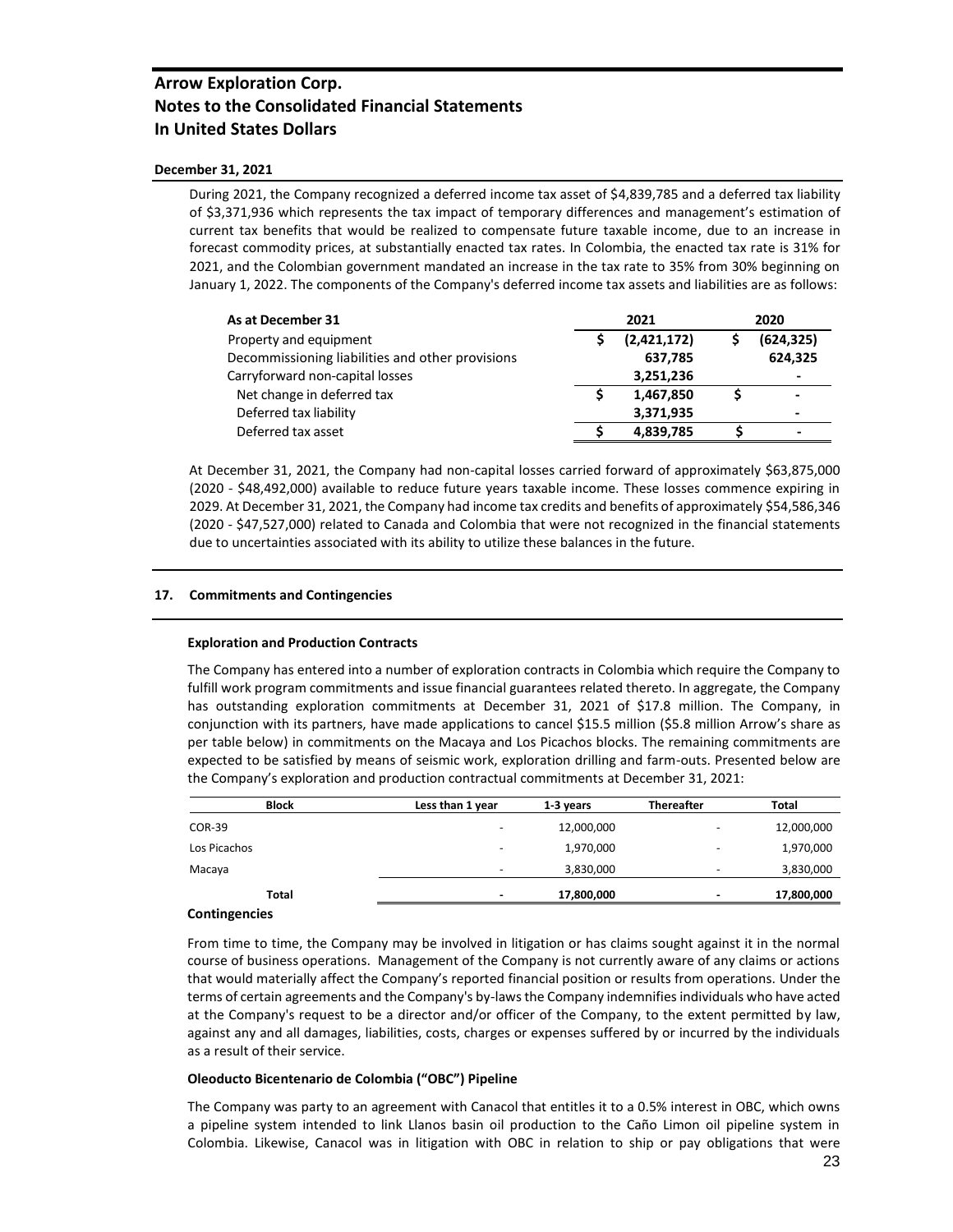### **December 31, 2021**

terminated by Canacol in July 2018 under force majeure. On March 27, 2019, the court in charge of the case ruled in favor of the OBC and opined that the obligations under the ship or pay contract remained in force. Subsequently, on May 13, 2019, Canacol filed an appeal at the State Council, a higher-level court in the Colombian judiciary system, requesting annulment of this ruling. Likewise, in July 2019, OBC has also started litigation against Canacol for not honouring its ship or pay obligations under the contract. During 2021, negotiations between the parties involved were finally settled and approved by the courts and the Company has been cleared from any past and future ship or pay obligations associated with OBC.

### **Letters of Credit**

At December 31, 2021, the Company had obligations under Letters of Credit ("LC's") outstanding totaling \$5.2 million to guarantee work commitments on exploration blocks and other contractual commitments. Of the total, approximately \$4.1 million has been guaranteed by Canacol. Under an agreement, Canacol will continue to provide security for Arrow's Letters of Credit providing that Arrow uses all reasonable efforts to replace the LC's. In the event the Company fails to secure the renewal of the letters of credit underlying the ANH guarantees, or any of them, the ANH could decide to cancel the underlying exploration and production contract for a particular block, as applicable. In this instance, the Company could risk losing its entire interest in the applicable block, including all capital expended to date and could possibly also incur additional abandonment and reclamation costs if applied by the ANH.

### **Current Outstanding Letters of Credit**

| Contract            | <b>Beneficiary</b> | Issuer             | <b>Type</b>               | Amount<br>(US \$) | <b>Renewal Date</b> |
|---------------------|--------------------|--------------------|---------------------------|-------------------|---------------------|
| <b>SANTA ISABEL</b> | ANH                | Carrao Energy      | Abandonment               | \$643.423         | April 14, 2022      |
|                     | ANH                | Canacol and Carrao | <b>Financial Capacity</b> | \$1,672,162       | June 30, 2022       |
| $CORE - 39$         | ANH                | Canacol            | Compliance                | \$2,400,000       | June 30, 2022       |
| OMBU                | ANH                | Carrao Energy      | <b>Financial Capacity</b> | \$436,300         | April 14, 2022      |
| <b>Total</b>        |                    |                    |                           | \$5,151,885       |                     |

### **18. Financial Instruments**

The Company holds various forms of financial instruments. The nature of these instruments and the Company's operations expose the Company to commodity price, credit and foreign exchange risks. The Company manages its exposure to these risks by operating in a manner that minimizes its exposure to the extent practical.

(a) Commodity price risk

Commodity price risk is the risk that the fair value or future cash flows of a financial instrument will fluctuate as a result of changes in commodity prices. Lower commodity prices can also impact the Company's ability to raise capital. Commodity prices for crude oil are impacted by world economic events that dictate the levels of supply and demand. From time to time the Company may attempt to mitigate commodity price risk through the use of financial derivatives.

i) Financial Derivative Contracts

During 2020, the Company had one financial derivative contract in order to manage commodity price risk. This instrument was not used for trading or speculative purposes. Arrow had not designated its financial derivative contract as effective accounting hedge, but the Company considered the commodity contract to be an effective economic hedge. The financial derivative contract was recorded on the statements of financial position at fair value, with the changes in fair value being recognized as an unrealized gain or loss in the statement of operations and comprehensive income (loss). This contract was terminated during 2020.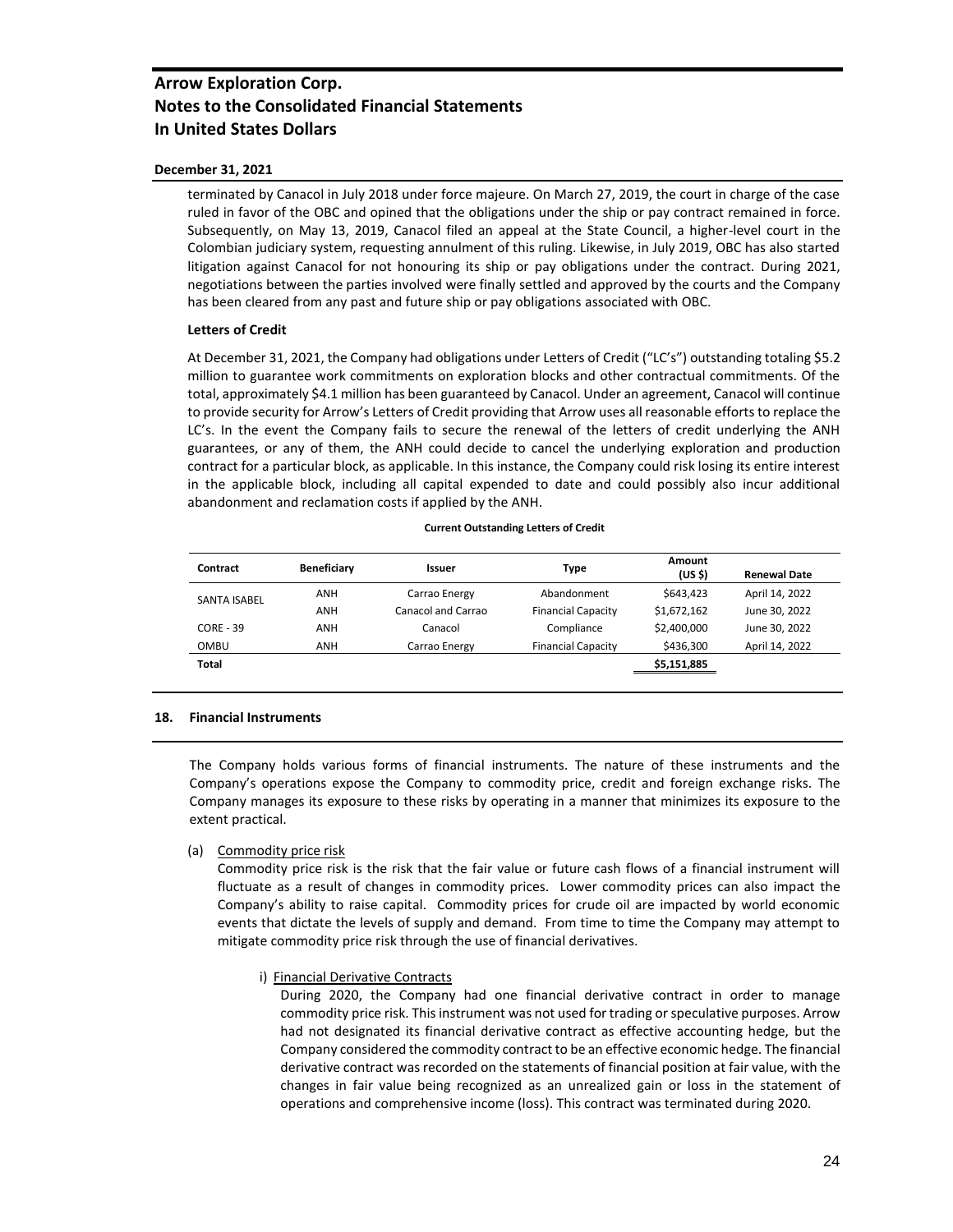### **December 31, 2021**

The estimated fair value of the derivative financial instrument in Level 2 at each measurement date have been determined based on appropriate internal valuation methodologies and/or third party indications. Level 2 fair values determined using valuation models require the use of assumptions concerning the amount and timing of future cash flows and discount rates. In determining these assumptions, the Company primarily relied on external, readily-observable quoted market inputs as applicable, including crude oil forward benchmark commodity prices and volatility, and discounted to present value as appropriate. The resulting fair value estimates may not necessarily be indicative of the amounts that could be realized or settled. The realized gain on risk management activities is included as part of revenues in the consolidated statements of operations and comprehensive income (loss). The gains on risk management activities for the period are comprised as follows:

|                                                             |      | For the years ended<br>December 31 |           |
|-------------------------------------------------------------|------|------------------------------------|-----------|
|                                                             | 2021 |                                    | 2020      |
| Realized risk management gain on commodity contract settled |      |                                    | 1,288,523 |
| Unrealized gain on commodity contract outstanding           |      |                                    |           |
|                                                             |      | ۰                                  | 1,288,523 |

(b) Credit Risk

Credit risk reflects the risk of loss if counterparties do not fulfill their contractual obligations. The majority of the Company's account receivable balances relate to petroleum and natural gas sales and balances receivables with partners in areas operated by the Company. The Company's policy is to enter into agreements with customers that are well established and well financed entities in the oil and gas industry such that the level of risk is mitigated. In Colombia, a significant portion of the sales is with a producing company under an existing sale/offtake agreement with prepayment provisions and priced using the Brent benchmark. The Company's trade account receivables primarily relate to sales of crude oil and natural gas, which are normally collected within 25 days (in Canada) and up to 15 days in advance (in Colombia) of the month of production. Other accounts receivable mainly relate to balances owed by the Company's partner in one of its blocks, and are mainly recoverable through production. The Company has historically not experienced any collection issues with its customers and partners.

### (c) Market Risk

Market risk is comprised of two components: foreign currency exchange risk and interest rate risk.

i) Foreign Currency Exchange Risk

The Company operates on an international basis and therefore foreign exchange risk exposures arise from transactions denominated in currencies other than the United States dollar. The Company is exposed to foreign currency fluctuations as it holds cash and incurs expenditures in exploration and evaluation and administrative costs in foreign currencies. The Company incurs expenditures in Canadian dollars, United States dollars and the Colombian peso and is exposed to fluctuations in exchange rates in these currencies. There are no exchange rate contracts in place.

### ii) Interest Rate Risk

Interest rate risk is the risk that future cash flows will fluctuate as a result of changes in market interest rates. The Company is not currently exposed to interest rate risk as it borrows funds at a fixed coupon rate of 15% on the promissory notes.

### (d) Liquidity Risk

Liquidity risk includes the risk that, as a result of the Company's operational liquidity requirements:

- The Company will not have sufficient funds to settle a transaction on the due date;
- The Company will be forced to sell financial assets at a value which is less than what they are worth; or
- The Company may be unable to settle or recover a financial asset.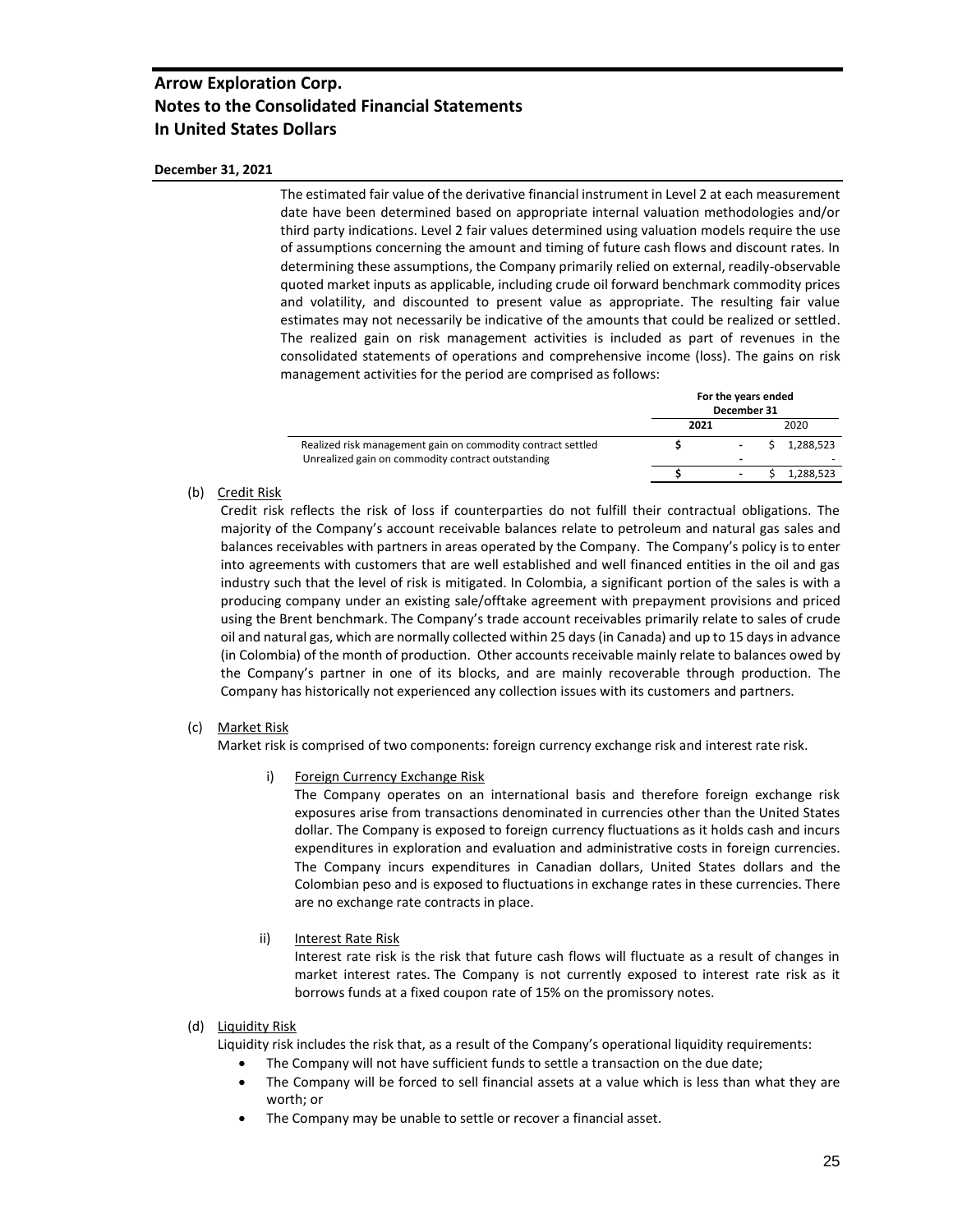### **December 31, 2021**

The Company's approach to managing its liquidity risk is to ensure, within reasonable means, sufficient liquidity to meet its liabilities when due, under both normal and unusual conditions, without incurring unacceptable losses or jeopardizing the Company's business objectives.

During 2020, one of the Company's subsidiary secured a bridge loan with CEDCO (a subsidiary of COG Energy Ltd., the LLA-23 purchaser) for \$500,000 which assisted the Company in meeting its near-term financial obligations. The loan had an annual interest rate of 6% and was repayable upon the earliest of: (i) the closing of the LLA-23 sale, or (ii) the receipt of certain Value-Added Tax ("VAT") refunds in Colombia, or (iii) where the closing of the LLA-23 sale is delayed after December 31, 2020 or does not occur, or where is terminated, either in cash or through the delivery of an equivalent value of crude oil produced from the LLA-23 Block and the Tapir Block. The balance of this bridge loan and interest was fully paid in November 2020.

The Company prepares annual capital expenditure budgets which are monitored regularly and updated as considered necessary. Petroleum and natural gas production is monitored daily to provide current cash flow estimates and the Company utilizes authorizations for expenditures on projects to manage capital expenditures. Any funding shortfall may be met in a number of ways, including, but not limited to, the issuance of new debt or equity instruments, further expenditure reductions and/or the introduction of joint venture partners.

### (e) Capital Management

The Company's objective is to maintain a capital base sufficient to provide flexibility in the future development of the business and maintain investor, creditor and market confidence. The Company manages its capital structure and makes adjustments in response to changes in economic conditions and the risk characteristics of the underlying assets. The Company considers its capital structure to include share capital, bank debt (when available), promissory notes and working capital, defined as current assets less current liabilities. In order to maintain or adjust the capital structure, from time to time the Company may issue common shares or other securities, sell assets or adjust its capital spending to manage current and projected debt levels. The Company monitors leverage and adjusts its capital structure based on its net debt level. Net debt is defined as the principal amount of its outstanding debt, less working capital items. In order to facilitate the management of its net debt, the Company prepares annual budgets, which are updated as necessary depending on varying factors including current and forecast crude oil prices, changes in capital structure, execution of the Company's business plan and general industry conditions. The annual budget is approved by the Board of Directors and updates are prepared and reviewed as required.

The Company's capital includes the following:

|                                         | December 31, 2021 | December 31, 2020 |                          |  |
|-----------------------------------------|-------------------|-------------------|--------------------------|--|
| Working capital, before promissory note | 8.006.074         |                   | (1,932,940)              |  |
| Non-Current portion of promissory note  | (1,659,393)       |                   | $\overline{\phantom{0}}$ |  |
|                                         | 6.346.681         |                   | (1,932,940)              |  |
|                                         |                   |                   |                          |  |

### **19. Key Management Personnel**

The Company has determined that key management personnel consists of its executive management and its Board of Directors. In addition to the salaries and fees paid to key management, the Company also provides compensation to both groups under its share-based compensation plans. Compensation expenses paid to key management personnel were as follows: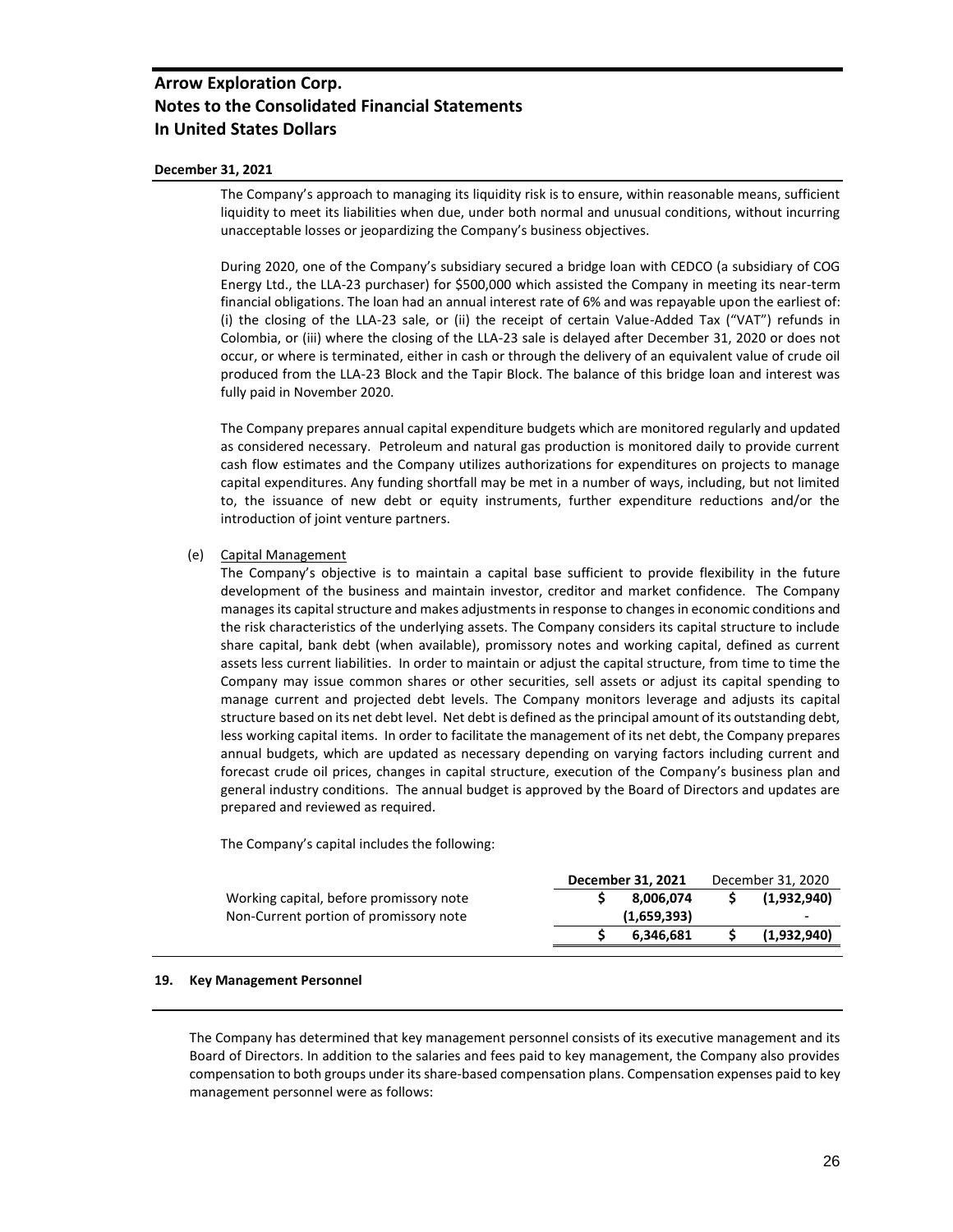### **December 31, 2021**

|                                        | <b>Years ended December 31</b> |           |  |  |  |
|----------------------------------------|--------------------------------|-----------|--|--|--|
|                                        | 2021                           | 2020      |  |  |  |
| Salaries, severances and director fees | 2,410,920                      | 447,152   |  |  |  |
| Share based payments                   | 227.659                        | 1,169,766 |  |  |  |
|                                        | 2,638,579                      | 1,616,918 |  |  |  |
|                                        |                                |           |  |  |  |

### **20. Segmented Information**

The Company has two reportable operating segments: Colombia and Canada. The Company, through its operating segments, is engaged primarily in oil exploration, development and production, and the acquisition of oil and gas properties. The Canadian segment is also considered the corporate segment. The following tables show information regarding the Company's segments for the years ended and as at December 31:

| Year ended December 31, 2021                  |    | Colombia       | Canada              | <b>Total</b>         |
|-----------------------------------------------|----|----------------|---------------------|----------------------|
|                                               |    |                |                     |                      |
| Revenue:<br>Oil Sales                         | \$ | 6,199,231      | \$                  | \$<br>6,199,231      |
| Natural gas and liquid sales                  |    |                | 965,449             | 965,449              |
| Royalties                                     |    | (567, 633)     | (84, 554)           | (652, 187)           |
| Expenses                                      |    | (3, 282, 997)  | (4,472,550)         | (7, 755, 547)        |
| Impairment reversal of oil and gas properties |    | 4,182,575      | 1,435,201           | 5,617,776            |
| <b>Taxes</b>                                  |    | 1,318,810      |                     | 1,318,810            |
| Net income (loss)                             | \$ | 7,849,986      | \$<br>(2, 156, 454) | \$<br>5,693,532      |
|                                               |    |                |                     |                      |
| As at December 31, 2021                       |    | Colombia       | Canada              | Total                |
| <b>Current assets</b>                         | \$ | 5,198,545      | \$<br>7,607,957     | \$<br>12,806,502     |
| Non-current:                                  |    |                |                     |                      |
| Deferred income taxes                         |    | 4,839,785      |                     | 4,839,785            |
| Restricted cash                               |    | 53,726         | 678,827             | 732,553              |
| Exploration and evaluation                    |    | 6,964,506      |                     | 6,964,506            |
| Property, plant and equipment                 |    | 9,876,172      | 5,976,280           | 15,852,452           |
| <b>Total Assets</b>                           | Ś  | 26,932,734     | \$<br>14,263,064    | \$<br>41,195,798     |
|                                               |    |                |                     |                      |
| <b>Current liabilities</b>                    | \$ | 1,550,665      | \$<br>3,249,763     | \$<br>4,800,428      |
| <b>Non-current liabilities:</b>               |    |                |                     |                      |
| Long-term debt                                |    |                | 31,552              | 31,552               |
| Lease obligation                              |    |                | 34,434              | 34,434               |
| <b>Other liabilities</b>                      |    | 177,500        |                     | 177,500              |
| Deferred income taxes                         |    | 3,371,935      |                     | 3,371,935            |
| Decommissioning liability                     |    | 1,822,243      | 647,996             | 2,470,239            |
| Promissory note                               |    |                | 1,659,393           | 1,659,393            |
| Derivative liability                          |    |                | 4,692,203           | 4,692,203            |
| <b>Total liabilities</b>                      | \$ | 6,922,344      | \$<br>10,315,341    | \$<br>17,237,685     |
| Year ended December 31, 2020                  |    | Colombia       | Canada              | <b>Total</b>         |
|                                               |    |                |                     |                      |
| Revenue:                                      |    |                |                     |                      |
| Oil Sales                                     | \$ | 5,179,819      | \$                  | \$<br>5,179,819      |
| Natural gas and liquid sales                  |    |                | 414,684             | 414,684              |
| Royalties                                     |    | (236, 816)     | (37, 122)           | (273, 938)           |
| Expenses                                      |    | (9,831,878)    | (3,277,950)         | (13, 109, 828)       |
| Impairment of oil and gas properties          |    | (27, 263, 110) |                     | (27, 263, 110)       |
| Gain on sale of oil and gas properties        |    | 1,059,474      |                     | 1,059,474            |
| <b>Taxes</b>                                  |    | 1,759,807      |                     | 1,759,807            |
| Net loss                                      | \$ | (29, 332, 704) | \$<br>(2,900,388)   | \$<br>(32, 233, 092) |
|                                               |    |                |                     |                      |